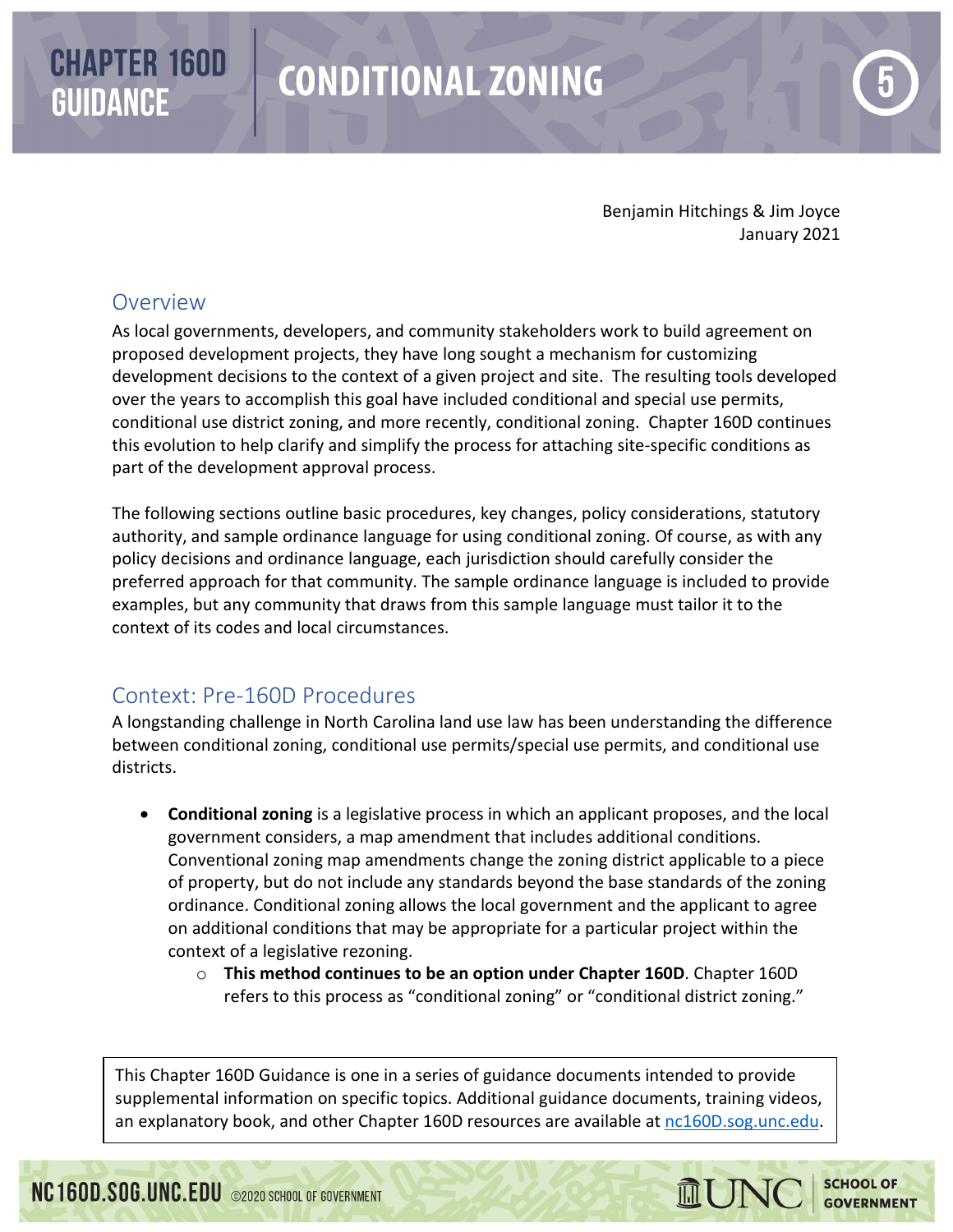- **Special Use Permits (formerly called conditional use permits or special exceptions)** are site-specific approvals that require a quasi-judicial process. This process is often used for uses that might only fit a particular area in certain situations, or for which some additional scrutiny is desired. These standards generally involve some discretion, so the local government uses a quasi-judicial process to help make sure the rights of all parties to a fair hearing are protected. Some zoning districts allow certain uses only as "special uses," and the process for approving these special uses requires the applicant to present—and the decision-making body to consider—competent, material, and substantial evidence that the proposed use meets certain standards that are outlined in the ordinance. If sufficient evidence is presented that the proposal meets the standards, the permit is issued; if sufficient evidence is not presented, the permit is denied.
	- o **This method continues to be an option under Chapter 160D**. Chapter 160D refers to these permits as "special use permits."
- **Conditional Use District Zoning** is a process that combines a legislative rezoning with a quasi-judicial conditional use permit approval. The legislative process rezones the property to a district that requires *all* uses to obtain a quasi-judicial conditional use permit, and a quasi-judicial process (often run in parallel) permits the imposition of sitespecific conditions. This hybrid, combined process was designed to allow conditions to be applied to rezoning projects while staying within the former scope of local government authority. However, it is complicated, can be confusing, and requires administering two parallel processes to achieve one goal.
	- o **This method is no longer an option under Chapter 160D**.

The existence of these three very different types of decisions with such similar names has been an ongoing source of confusion for participants in the zoning process, including public officials, staff, applicants, and the public.

# Basic Provisions

Chapter 160D adopts several measures to reduce this confusion:

- **Separate nomenclature**. Chapter 160D applies the term "conditional districts" or "conditional zoning" exclusively to legislative decisions, as in Sections 160D-102(7) and 160D-703; and it designates the term "special use permit" exclusively for quasi-judicial decisions, as in Sections 160D-102(30) and 160D-705(c). The statutes no longer use the term "conditional use permit".
- **Elimination of Conditional Use District Zoning**: A more substantive change is the removal of authority to use conditional use district zoning. A zoning ordinance may allow legislative conditional zoning. It may also allow quasi-judicial special use permits. But it may no longer

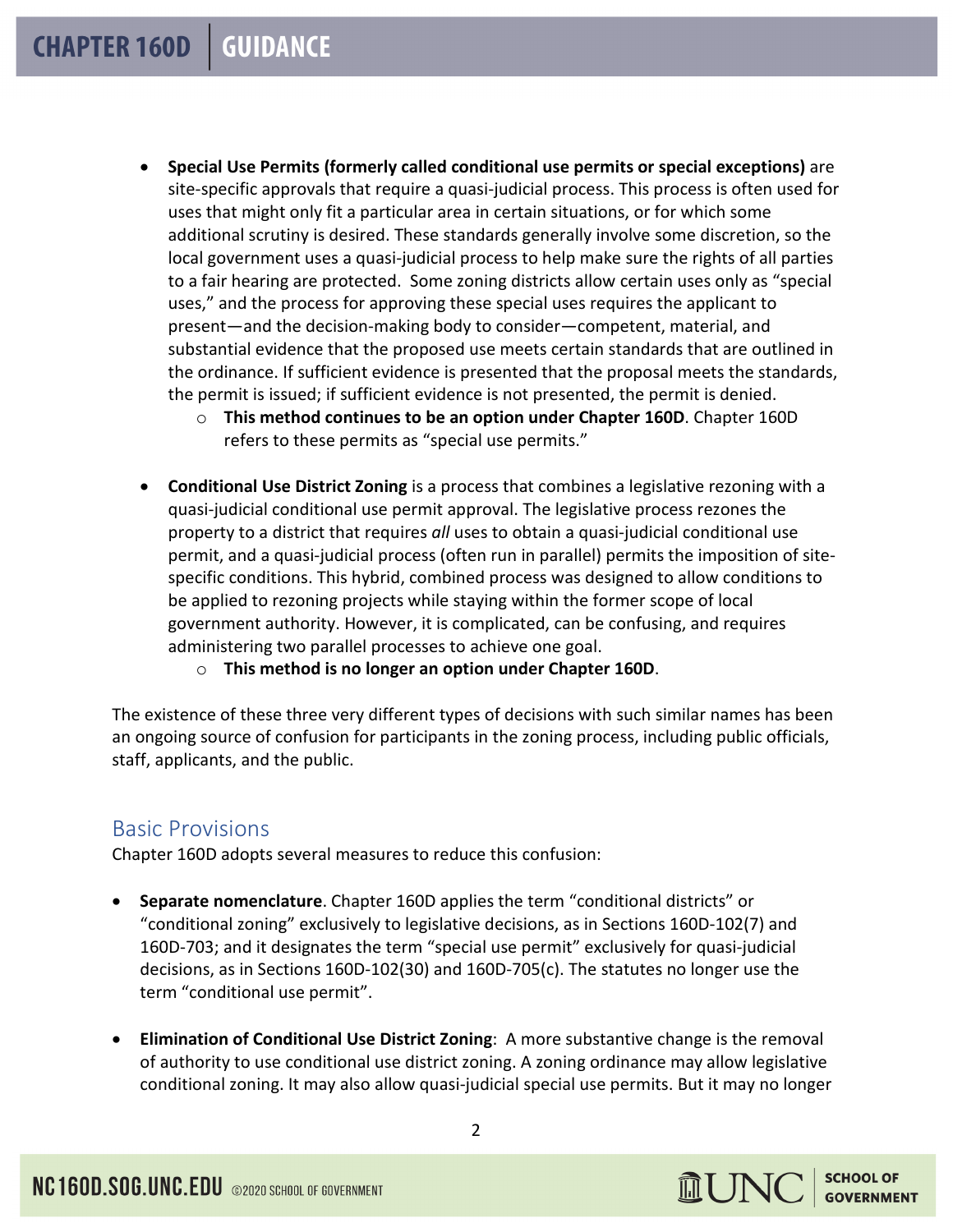divide the decision-making process for one project into two parallel processes with different legal requirements. As of January 1, 2021, special or conditional use *districts* will become conditional districts, and special or conditional use *permits* will be deemed special use permits. This update happens by operation of law—specifically, Section 2.9(b) of Session Law 2019-111)—so it happens automatically; no districts or permits will need to be reapproved. Within a conditional district, any conditions that applied to the district will still apply, but a local government cannot require new special use permits for uses in these districts. Some jurisdictions may want to update their zoning maps in order to clarify what conditions apply to what property.

- **Administrative modifications:** Without additional authority, one potential challenge with conditional zonings is that even minor revisions to already-approved projects may need to go through a full rezoning process. An amendment to the zoning map or to site-specific zoning conditions can be a time-consuming process, especially for making minor changes. As a result, Chapter 160D-703(b) authorizes local governments to establish a process for allowing minor modifications to be approved administratively, as long as the proposed changes don't "involve a change in uses permitted or the density of overall development." Any changes that don't qualify as minor modifications have to go through the same process as a zoning map amendment.
- **Individual modifications in a multi-property conditional zoning**: Chapter 160D-703(b) also allows individual property owners who are part of a larger conditional rezoning to propose the revision of conditions on their property only, as long as the changes would not affect the ability of the other property owners to meet their required conditions.
- **Transition period**. Section 2.9(b) of Session Law 2019-111 addresses the transition for existing conditional use districts. Any conditional use district or special use district in effect on January 1, 2021, becomes a conditional district. Any special or conditional use permit issued separately or as part of those approvals remains valid and is deemed a special use permit after that date. This change is effective without the need to re-adopt any prior conditional zoning or special use approvals. However, local governments may want to consider including a provision in their ordinance stating that, as of January 1, 2021, all past conditional zoning, conditional use district zoning, and special use permit approvals will be described by the updated nomenclature. Local jurisdictions may also want to update district names in their zoning maps.
- **Obtaining Property Owner Signatures for Conditions in Writing:** One other provision that is now expressly required in N.C.G.S 160D-703(b) is to acquire the signatures of all property owners consenting to the conditions included as part of the conditional zoning. There is not a required form, so the written consent could take multiple forms -- a signature on a decision document listing the conditions, a signature block on the site plan listing

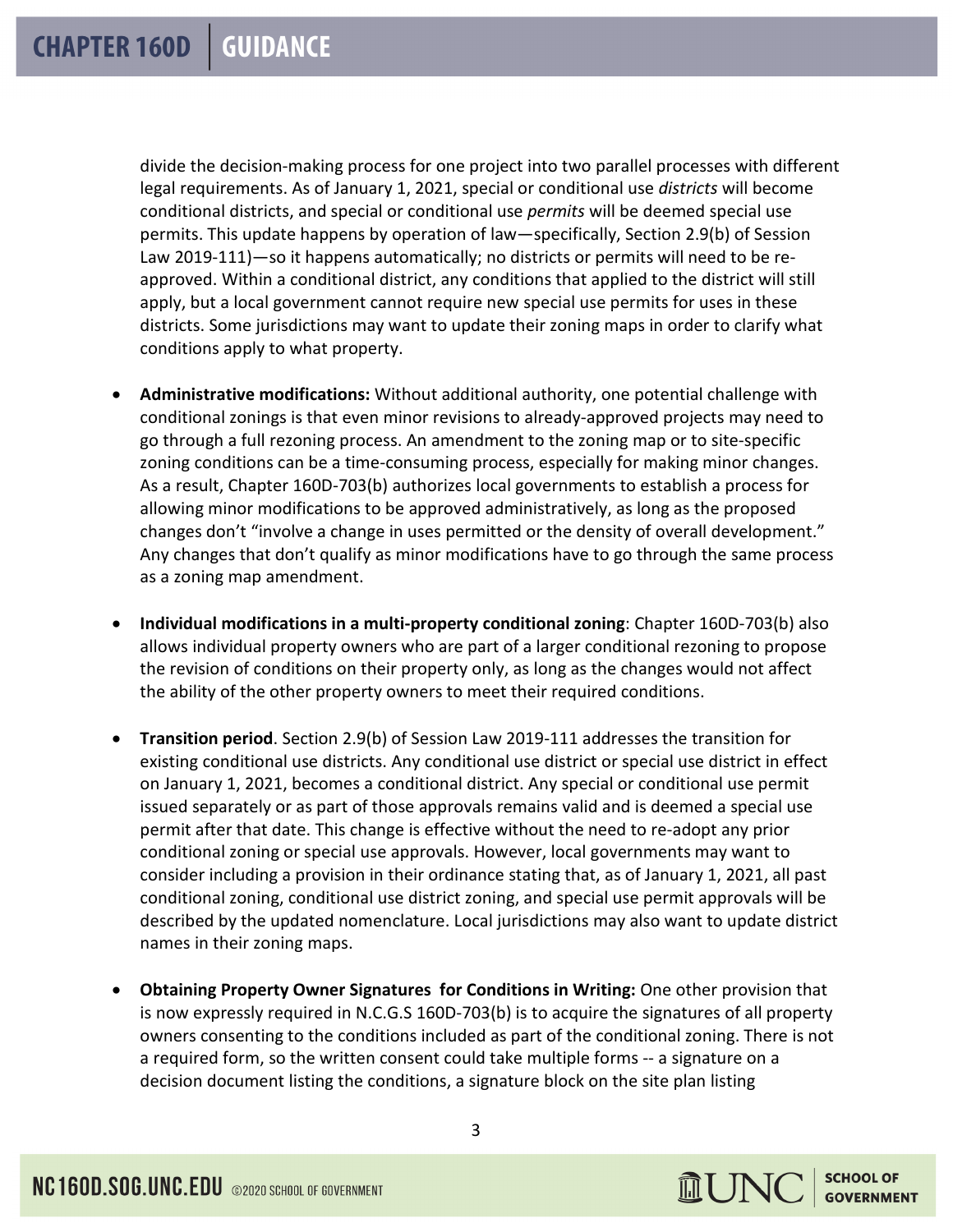conditions, an affidavit from the petitioner consenting to the agreed upon conditions as reflected in the specific decision, or otherwise. A local government may also want to only make the conditional zoning effective when these signatures have been provided to prevent a situation in which the local government grants the zoning entitlement without obtaining the corresponding commitment from the applicant to abide by the conditions of approval.

# Key Considerations

Local governments have a number of policy choices to make regarding the establishment and use of conditional zoning districts. These include the following:

- **Should our local government authorize the use of conditional zoning?** An initial question for local governments is whether they should authorize conditional zoning, if their local ordinances do not already include it. One of the features that governing boards often like about conditional zoning is that it uses the more familiar legislative process, which gives them strong legal authority to make the decisions they feel are in the best interests of the community, and does not limit their ability to reach out to and get input from stakeholders, or to negotiate directly with applicants. This is in contrast to the more bounded decisions of special use permits, in which the decision-making body is not allowed to investigate a project or take input outside of the hearing, and is obligated to issue the permit if the applicant meets the required findings; and the limited scope of administrative decisions, in which the project must be approved if it meets the stated ordinance requirements. If a jurisdiction elects to allow the use of conditional zoning, it can make this choice clear by including a provision in the zoning or unified development ordinance describing the process and whatever parameters the governing board chooses to set (such as only allowing conditions to be more stringent than the comparable conventional district).
- **What kinds of projects should involve conditional zoning and which should require special use permits?** The special use permit process often works well in situations in which the potential land use might be appropriate in the proposed location, and the question is simply a matter of confirming that it addresses some key community considerations, as modified by any appropriate conditions of approval. More complicated projects and sites, as well as those projects for which greater public input is desired, may benefit from the greater discussion that can occur with conditional zoning.
- **In what kinds of zoning districts should conditional zoning be authorized?** Communities often authorize conditional zoning in all zoning districts to allow for appropriate customization of proposed development projects wherever they might be located in the community. However, they could certainly choose to limit where conditional zoning is allowed; for example, by focusing on areas that are undergoing

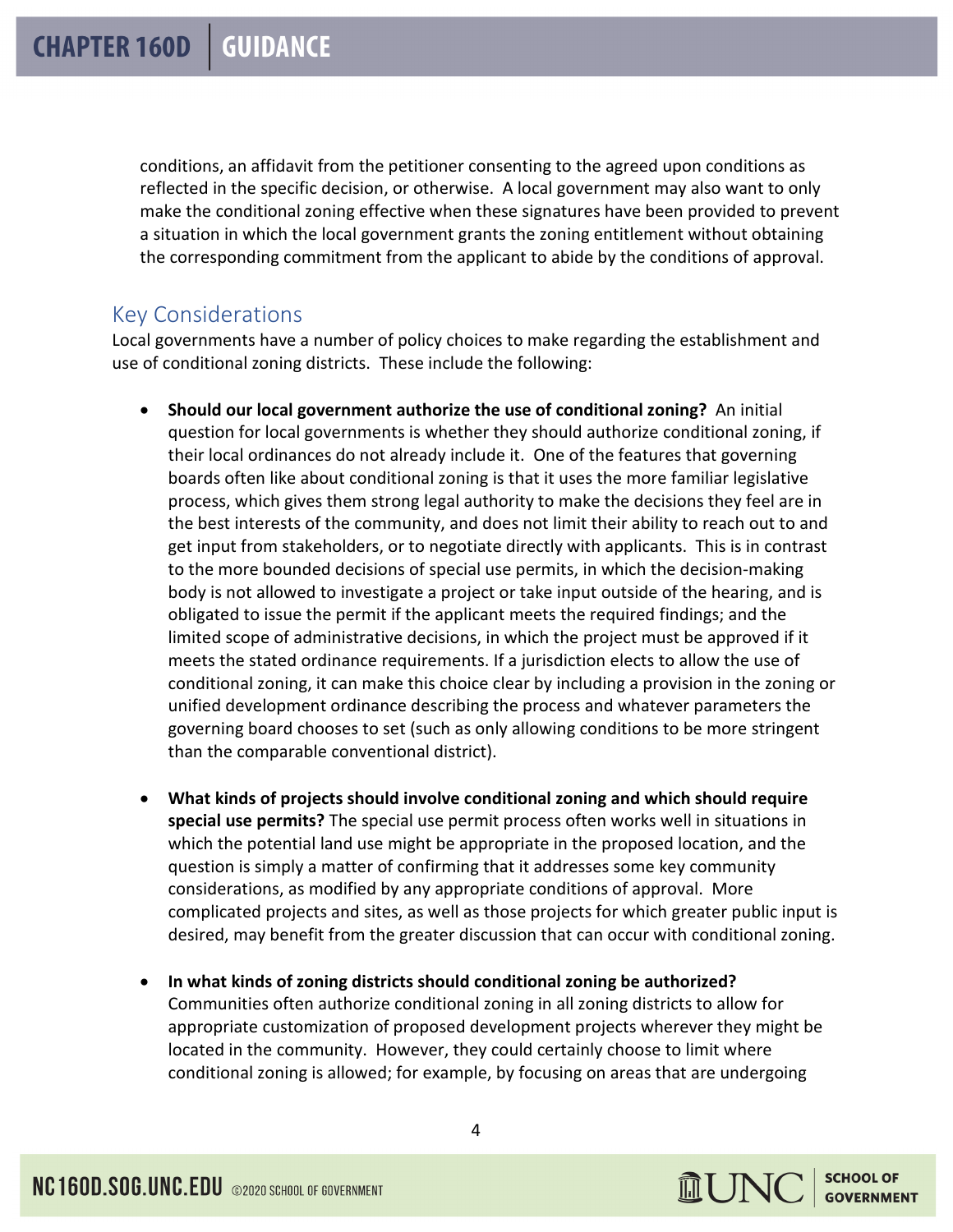significant change or that transition between two distinctly different areas where development of a more customized solution is desirable.

- **What kinds of conditions should be allowed?** Another policy question is whether to allow conditions that are more restrictive *or less restrictive* than existing development standards, or to limit conditions to those that are more restrictive than existing standards. The latter approach may make sense in fast-growing communities with significant greenfield areas that want to use conditional zoning to help encourage projects with higher standards. Allowing conditions of both kinds may make more sense in communities with limited greenfield opportunities or more constrained potential development sites that may necessitate some relief from current requirements in order for projects to work physically and economically.
- **Should a site plan or concept plan to be required?** Many communities that authorize conditional zoning request that applicants provide a site plan, or in some cases, a concept plan, as part of the rezoning application. On one hand, this helps the local government to better understand and evaluate the proposed project, and usually becomes a mutuallyagreed-upon conditional of approval to help ensure appropriate follow through and to provide both the local government and the applicant with greater certainty about the scope of permitted development. In addition, it helps to demonstrate that the applicant has worked through the major features of the project and is ready to move forward with development after receiving approval. On the other hand, some applicants may balk at, or may not be in a position to spend, the substantial time and expense required to prepare a full site plan prior to approval of their proposed rezoning. Depending on the degree to which the local government shares this concern (or wishes to encourage or discourage more complex developments), it might consider requiring a sketch plan that is short of a full site plan but includes information such as the proposed development envelope, the general scope of building sizes and uses, and the major access points and circulation.
- **Should minor modifications be approved administratively**? Another consideration for local governments is whether to allow proposed minor modifications to approved conditional rezonings to be handled administratively. This can help applicants, boards, and staff avoid going through a full rezoning process simply to change minor features of the site plan or other project components, such as minor adjustments to building orientation, parking layout, or other minor elements of the project. The SOG 160D Guidance series includes a separate write-up specifically devoted to this topic (see 160D Guidance #1: Administrative Modifications).

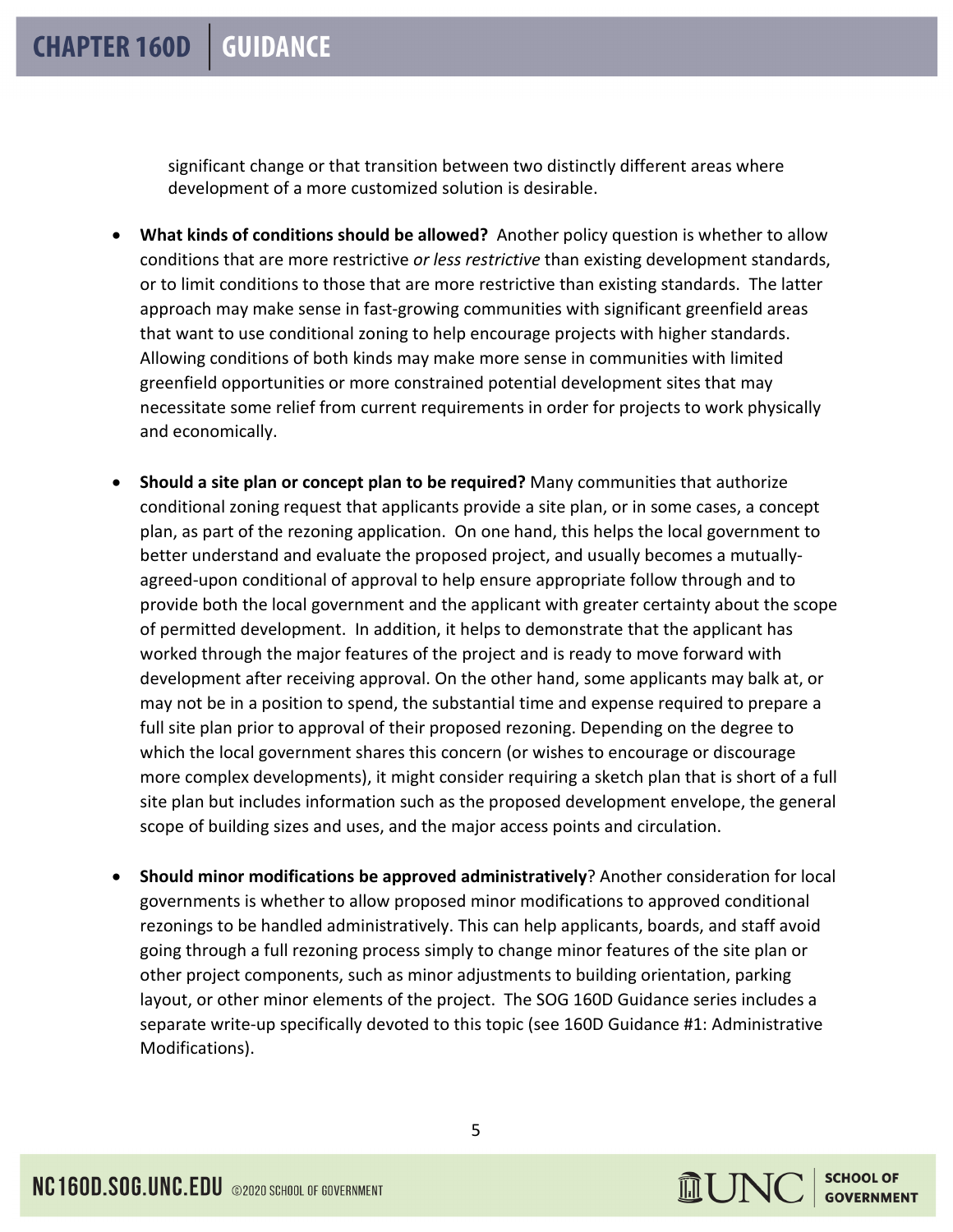# Statutory Authorization

N.C.G.S. § 160D-102 defines "conditional zoning" and "special use permit" as follows:

(7) Conditional zoning. - A legislative zoning map amendment with site-specific conditions incorporated into the zoning map amendment.

(30) Special use permit. - A permit issued to authorize development or land uses in a particular zoning district upon presentation of competent, material, and substantial evidence establishing compliance with one or more general standards requiring that judgment and discretion be exercised as well as compliance with specific standards. The term includes permits previously referred to as conditional use permits or special exceptions.

# N.C.G.S. § 160D-703 states:

(a) Types of Zoning Districts. – A local government may divide its territorial jurisdiction into zoning districts of any number, shape, and area deemed best suited to carry out the purposes of this Article. Within those districts, it may regulate and restrict the erection, construction, reconstruction, alteration, repair, or use of buildings, structures, or land. Zoning districts may include, but shall not be limited to, the following:

(1) Conventional districts, in which a variety of uses are allowed as permitted uses or uses by right and that may also include uses permitted only with a special use permit.

(2) Conditional districts, in which site plans or individualized development conditions are imposed.

(3) Form-based districts, or development form controls, that address the physical form, mass, and density of structures, public spaces, and streetscapes.

(4) Overlay districts, in which different requirements are imposed on certain properties within one or more underlying conventional, conditional, or form-based districts.

(5) Districts allowed by charter.

(b) Conditional Districts. – Property may be placed in a conditional district only in response to a petition by all owners of the property to be included. Specific conditions may be proposed by the petitioner or the local government or its agencies, but only those conditions approved by the local government and consented to by the petitioner in writing may be incorporated into

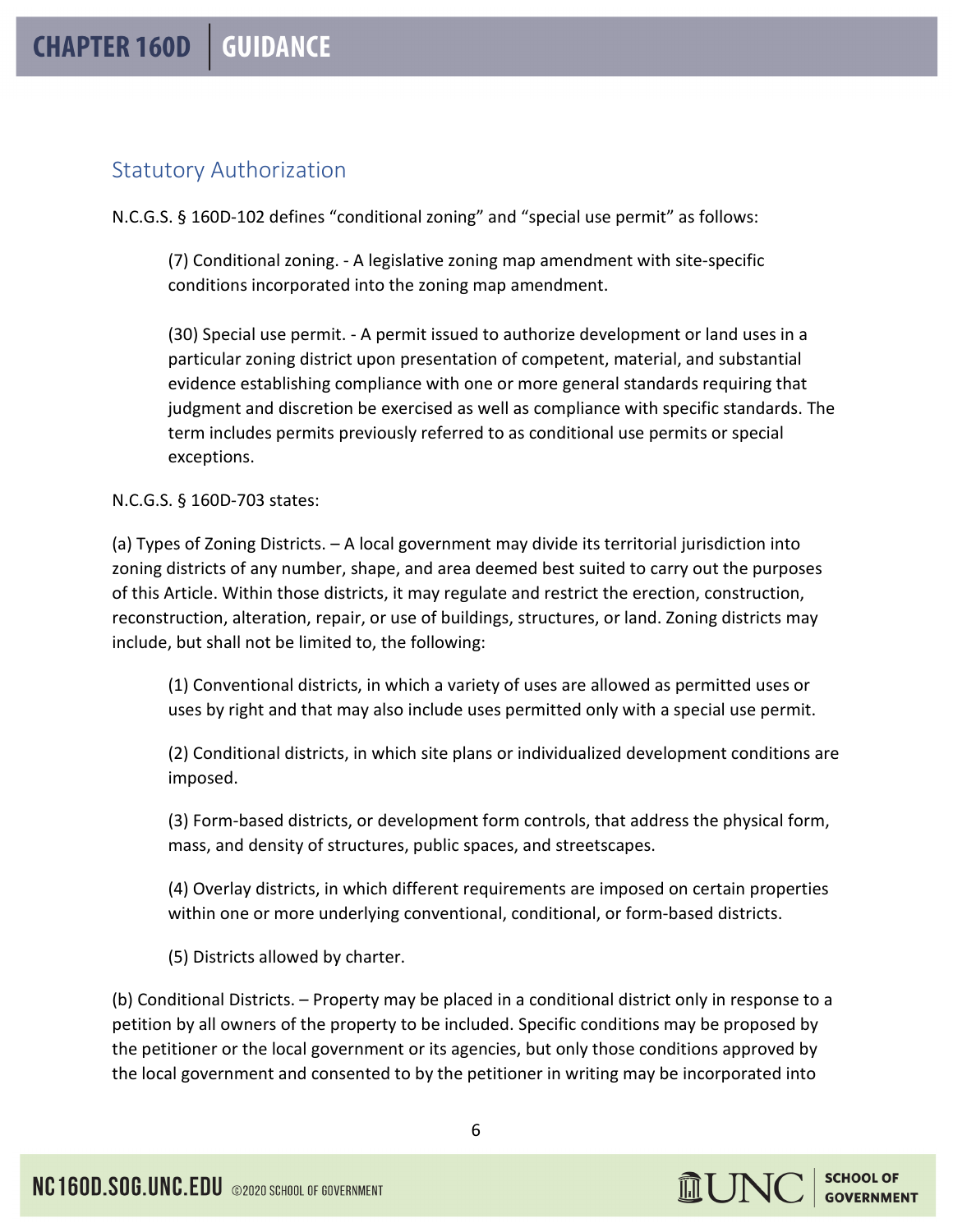the zoning regulations. Unless consented to by the petitioner in writing, in the exercise of the authority granted by this section, a local government may not require, enforce, or incorporate into the zoning regulations any condition or requirement not authorized by otherwise applicable law, including, without limitation, taxes, impact fees, building design elements within the scope of G.S. 160D-702(b), driveway-related improvements in excess of those allowed in G.S. 136-18(29) and G.S. 160A-307, or other unauthorized limitations on the development or use of land. Conditions and site-specific standards imposed in a conditional district shall be limited to those that address the conformance of the development and use of the site to local government ordinances, plans adopted pursuant to G.S. 160D-501, or the impacts reasonably expected to be generated by the development or use of the site. The zoning regulation may provide that defined minor modifications in conditional district standards that do not involve a change in uses permitted or the density of overall development permitted may be reviewed and approved administratively. Any other modification of the conditions and standards in a conditional district shall follow the same process for approval as are applicable to zoning map amendments. If multiple parcels of land are subject to a conditional zoning, the owners of individual parcels may apply for modification of the conditions so long as the modification would not result in other properties failing to meet the terms of the conditions. Any modifications approved apply only to those properties whose owners petition for the modification.

# N.C.G.S. § 160D-705(c) states:

Special Use Permits. - The regulations may provide that the board of adjustment, planning board, or governing board hear and decide special use permits in accordance with principles, conditions, safeguards, and procedures specified in the regulations. Reasonable and appropriate conditions and safeguards may be imposed upon these permits. Where appropriate, such conditions may include requirements that street and utility rights-of-way be dedicated to the public and that provision be made for recreational space and facilities. Conditions and safeguards imposed under this subsection shall not include requirements for which the local government does not have authority under statute to regulate nor requirements for which the courts have held to be unenforceable if imposed directly by the local government, including, without limitation, taxes, impact fees, building design elements within the scope of G.S. 160D-702(b), driveway-related improvements in excess of those allowed in G.S. 136-18(29) and G.S. 160A-307, or other unauthorized limitations on the development or use of land. The regulations may provide that defined minor modifications to special use permits that do not involve a change in uses permitted or the density of overall development permitted may be reviewed and approved administratively. Any other modification or revocation of a special use permit shall follow the same process for approval as

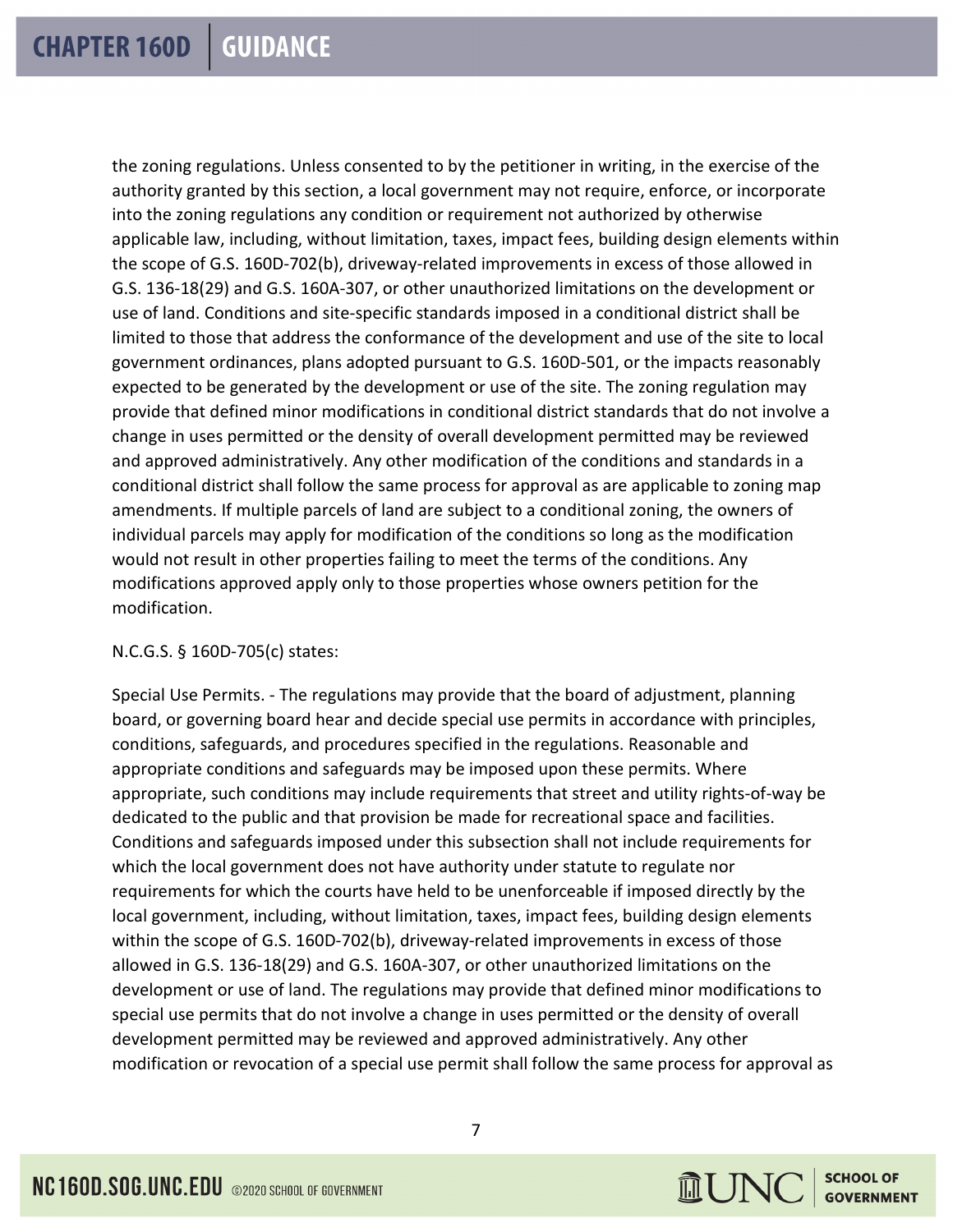is applicable to the approval of a special use permit. If multiple parcels of land are subject to a special use permit, the owners of individual parcels may apply for permit modification so long as the modification would not result in other properties failing to meet the terms of the special use permit or regulations. Any modifications approved apply only to those properties whose owners apply for the modification. The regulation may require that special use permits be recorded with the register of deeds.

# Sample Ordinance Language

- **A. Purpose.** This ordinance authorizes the creation of conditional zoning districts proposed by the property owners and customized to the context of a particular development project or land use on a particular site. Each conditional zoning district includes one or more conditions of approval that help the project conform to the [INSERT TYPE OF JURISDICTION]'s adopted ordinances and plans, and mitigate the impacts reasonably expected to be generated by the development or use of the site.
- **B. Procedure.** Each district may only be considered by the [INSERT NAME OF GOVERNING BOARD] through a legislative decision-making process, following the procedures for zoning map amendments outlined in this Ordinance.
- **C. Initiating a Conditional Rezoning.** A conditional zoning proposal may only be considered by the [INSERT NAME OF GOVERNING BOARD] in response to the following:
	- a. a petition signed by all owners of the property proposed for rezoning; or
	- b. a motion, during a properly noticed public hearing on a conventional rezoning petition, to convert that petition into a conditional rezoning petition. This procedure may only be used if (a) the alteration of the initial proposal, including the proposed conditions, is insubstantial, or (b) the initial notice is broad enough to indicate the possibility of conditional zoning being considered and the changes result from objections, debate and discussion at the properly noticed initial hearing.
- **D. Base Standards for Conditional Districts.** For each general use zoning district, this ordinance authorizes the creation of parallel conditional zoning districts that have the same requirements as the general use district, as modified by one or more site-specific conditions.

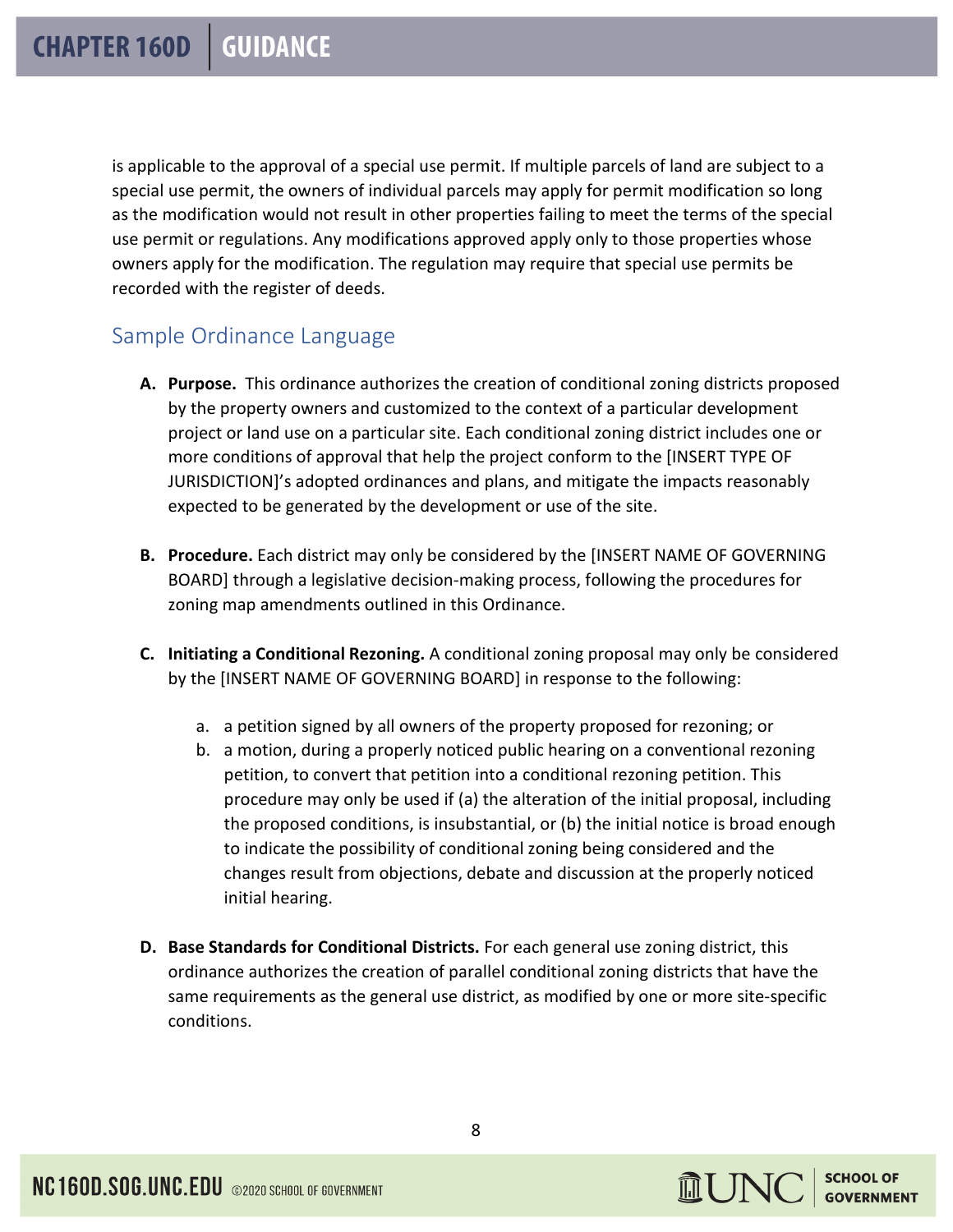- **E. Conditions and Requirements.** The approval for each conditional district shall specify all conditions of development and use of land that differ from the requirements of the corresponding general use district. Specific conditions may be proposed by the petitioner, by staff, or by the [INSERT NAME OF GOVERNING BOARD], but only those conditions approved by the [INSERT NAME OF GOVERNING BOARD] and consented to by the petitioner in writing may be incorporated into the zoning regulations. Such conditions must be designed to help the project conform to the [INSERT TYPE OF JURISDICTION]'s adopted ordinances and plans, and/or mitigate the impacts reasonably expected to be generated by the development or use of the site. Such conditions may be stricter than the corresponding general use district. Such conditions may also relax applicable standards, as long as no dimensional standard is relaxed by more than 10%, the uses permitted by the corresponding general use district are not expanded, and the density of overall development is not increased beyond the density allowed in the corresponding general use district.
- **F. Eligible Uses.** Uses allowed by right in the general use district are eligible to be considered in the corresponding conditional district, as modified by any conditions of approval.
- **G. Development Standards.** Any proposed development within a conditional district must meet all requirements of the corresponding general use district, as modified by any conditions of approval.
- **H. Submittal of Site Plan.** This zoning option is intended only for development proposals that are ready to proceed from plan approval to construction in a timely manner. As a result, each project must include a site plan [OR CONCEPT PLAN OR MASTER PLAN] that meets the site plan requirements listed in this ordinance [IF DESIRED, INSERT APPROPRIATE CROSS-REFERENCE], as modified by any site-specific conditions.
- **I. Relationship to Overlay District Standards.** Regulations applicable in an overlay zoning district shall apply to a conditional district. If the standards governing a conditional district expressly conflict with those governing an overlay district, the more restrictive standards shall apply.
- **J. Revisions to Approved Conditional Zonings**. [SEE SAMPLE ORDINANCE LANGUAGE IN *SOG 160D GUIDANCE #1 – ADMINISTRATIVE MODIFICATIONS*].

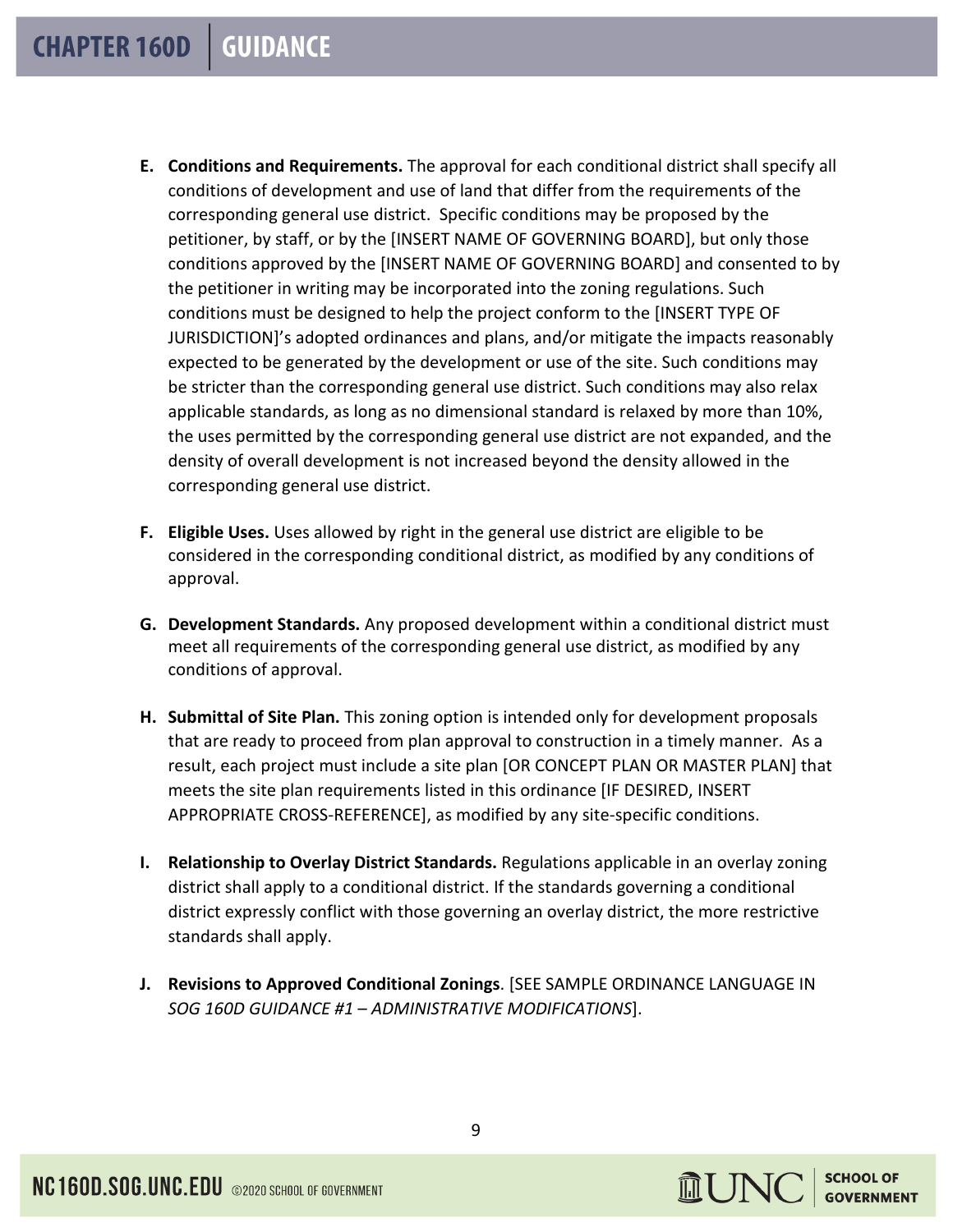# Example Ordinance Provisions

# **New Hanover County Unified Development Ordinance (Feb. 2020)**

#### **Article 3: Zoning Districts**

# **3.5.5. CONDITIONAL ZONING (CZ) DISTRICT**

# **A. Purpose**

The Conditional Zoning (CZ) District option is established to address situations where a particular land use would be consistent with the Comprehensive Plan and the objectives of this Ordinance and only a specific use or multiple specific uses are proposed and appropriate for the development of a site. The district is primarily intended for use at transitions between zoning districts of dissimilar character where a particular use or uses, with restrictive conditions to safeguard adjacent land uses, can create a more orderly transition benefiting all affected parties and the community at-large. It is intended only for firm development proposals and should not be used for tentative projects without definitive plans.

# **B. Applicability**

CZ districts are intended only for voluntary proposals submitted in the names of the owners of all property included in the petition/application.

# **C. Districts Established**

The following conditional zoning districts, each bearing the designation "CZ", are hereby established: 1. The residential conditional zoning districts include: CZ-RA, CZ-AR, CZR20S, CZ-R-20, CZ-R15, CZ-R-10, CZ-R-7, CZ-R-5, CZ- RMF-L, CZ- RMF-M, CZ- RMF-MH, CZ-RMF-H. 2. The commercial and industrial conditional zoning districts include: CZ- B1, CZ- CB, CZ-B-2, CZ- O&I, CZ-SC, CZ- CS, CZ-I-1, and CZ-I-2.

# **D. District Requirements**

#### **1. Eligible Uses**

Only uses allowed by right in the corresponding general use district are eligible for CZ district consideration and any such use within a CZ district shall, as a minimum requirement, satisfy all the regulations of the corresponding general use district.

# **2. Additional Conditions and Requirements**

The approval for a specific CZ district shall specify all additional conditions and requirements that represent greater restrictions on development and use of the land

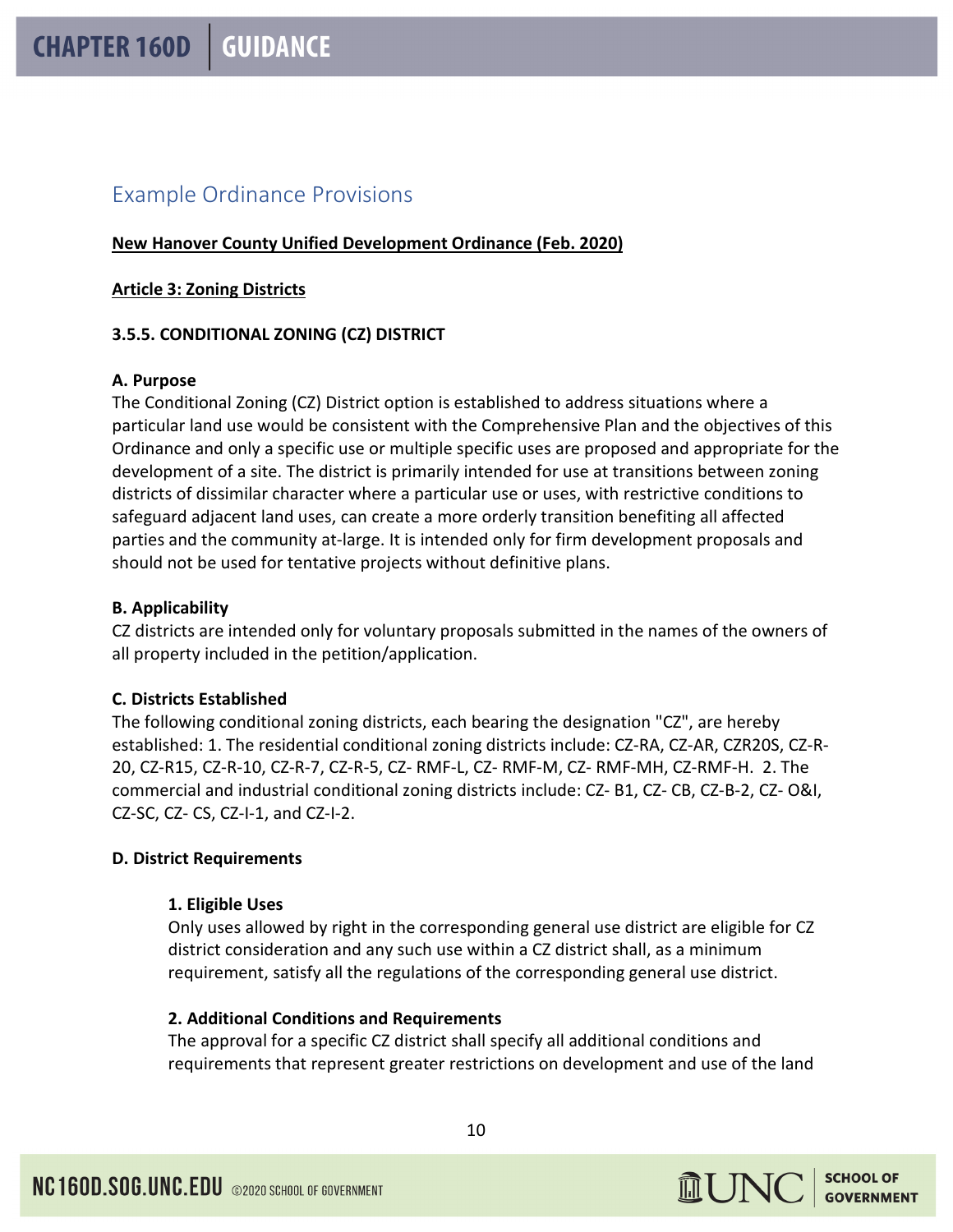than the corresponding general use district regulations or other limitations on land that may be regulated by state law or local ordinance. Such conditions and requirements shall not specify ownership status, race, religion, character, or other exclusionary characteristics of the occupant(s), shall be objective, specific, and detailed to the extent necessary to accomplish their purpose, and shall relate rationally to making the approval compatible with the Comprehensive Plan, other pertinent requirements of this Ordinance, and to securing the public health, safety, morals, and welfare.

# **3. Conceptual Plan**

Applications for establishment of a CZ district shall include a conceptual development plan depicting the proposed development configuration that conforms to the application requirements for conditional zonings in the Administrative Manual and any other conditions of approval proposed by the applicant.

# **4. Relationship to Overlay District Standards**

Regulations governing development in an overlay zoning district shall apply in addition to the regulations governing development in the CZ district. If the standards governing a CZ district expressly conflict with those governing an overlay district, the more restrictive standards shall control.

\* \* \*

# **10.3.3. CONDITIONAL ZONING**

# **A. Purpose**

The purpose of this section is to provide a uniform means for amending the Official Zoning Map to establish a Conditional Zoning (CZ) district. In cases where the standards of a general use zoning district are inadequate to ensure that development allowed by the district will conform to the County's adopted plans or to appropriately address the impacts expected to be generated by development, an applicant may apply for a conditional zoning. Conditional zoning establishes a parallel CZ district that is equivalent to a corresponding general use zoning district, but is subject to additional conditions or restrictions that the applicant and County mutually agree are necessary to ensure conformance to adopted plans and adequately address expected development impacts.

# **B. Applicability**

The procedure in this section is required for land to be classified to the Conditional Zoning (CZ) District (see Section 3.5.5).

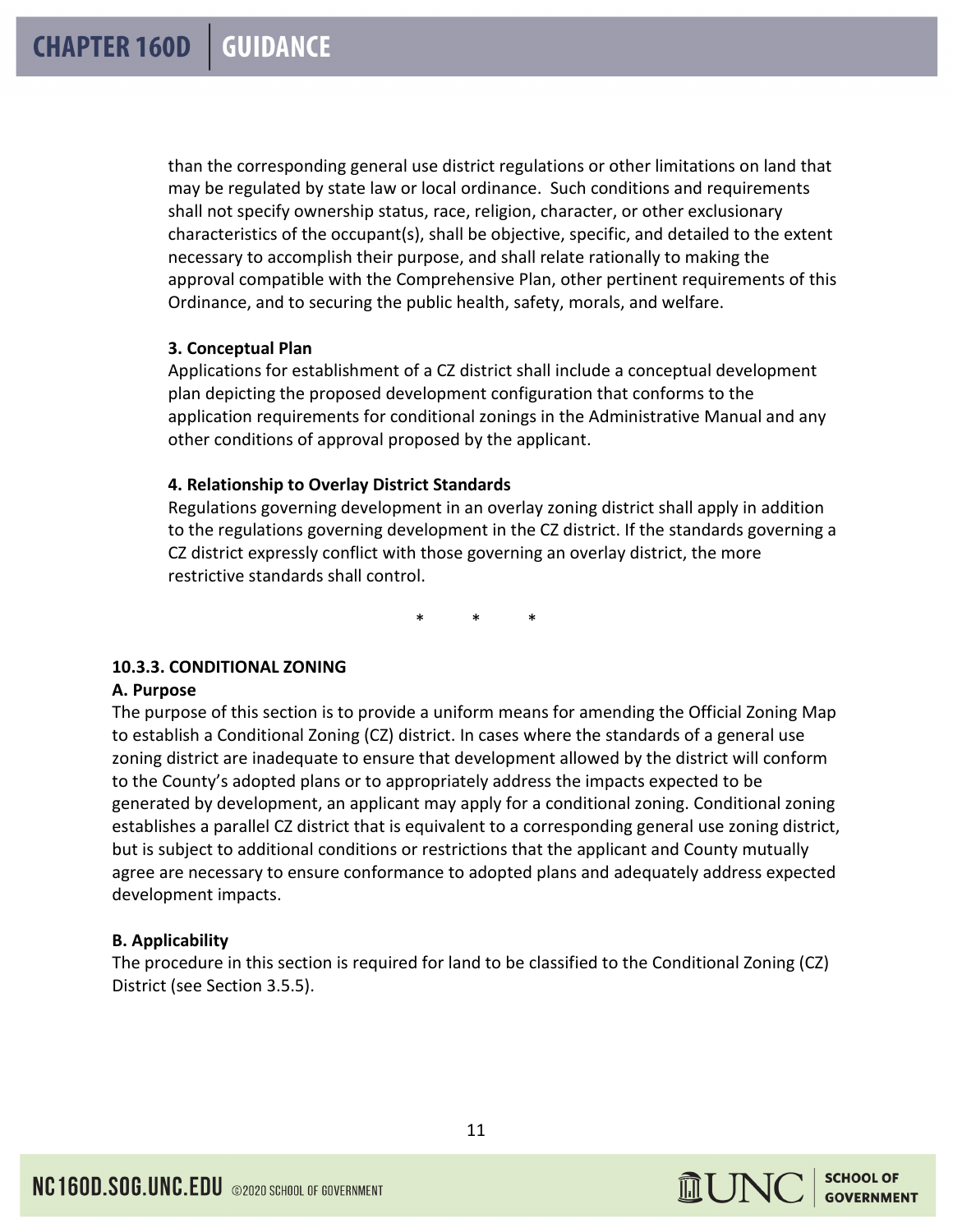# **C. Conditional Zoning Procedure**

Figure 10.3.3.C summarizes the requirements and procedures in Section 10.2, Standard Review Procedures, that apply to conditional zonings. Subsections 1 through 7 below, specify the required procedure for a conditional zoning, including applicable additions or modifications to the standard review procedures.





# **1. Community Information Meeting**

The applicant shall conduct a community information meeting in accordance with Section 10.2.3, Community Information Meeting.

# **2. Application Submittal and Acceptance**

Applications shall be submitted in accordance with Section 10.2.4, Application Submittal and Acceptance. The application shall include the following, together will all other information required by the Administrative Manual:

a. A conceptual development plan depicting the proposed development configuration that conforms to the application requirements for conditional zonings in the Administrative Manual; and

b. Any other conditions of approval proposed by the applicant.

# **3. Staff Review and Action**

a. If requested by the applicant, the TRC shall review the application and provide any comments on the proposed conditional zoning to the Planning Director, who shall transmit any comments received from the TRC in writing to the applicant.

b. The Planning Director shall review the application, prepare a staff report, and provide a recommendation in accordance with Section 10.2.5, Staff Review and Action.

# **4. Public Hearing Scheduling and Public Notification**

The Planning Director shall schedule public hearings and provide public notification in accordance with Section 10.2.6, Public Hearing Scheduling and Public Notification. After the public notice of scheduled hearing before the Planning Board is delivered to the newspapers, the conditions of approval proposed by the applicant shall not be amended so they are less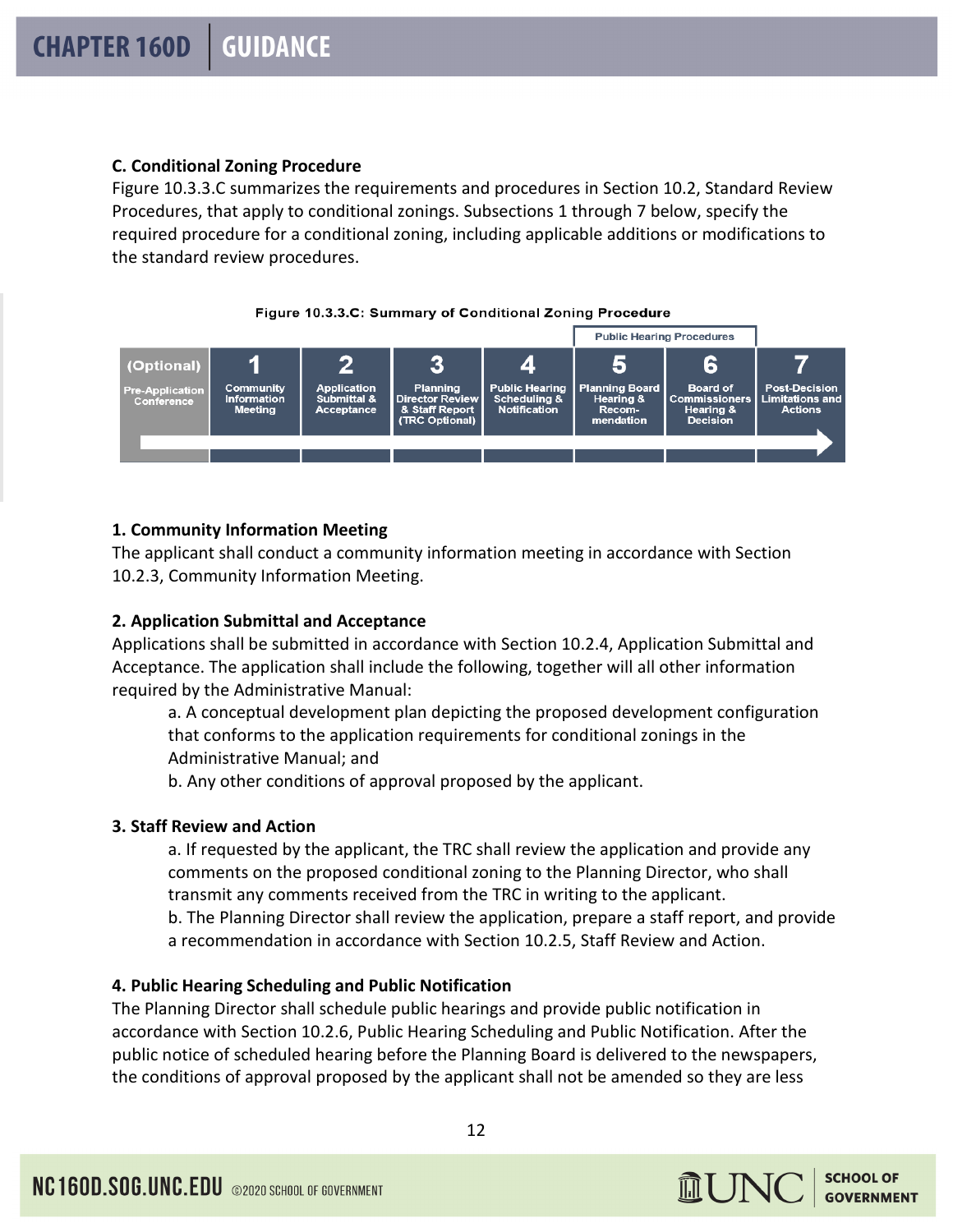restrictive, including but not limited to less setback, more dwelling units, greater height, more access points, new uses, or fewer improvements.

#### **5. Planning Board Review and Action**

a. The Planning Board shall conduct a public hearing on the application in accordance with Section 10.2.8, Advisory Body Review and Action. Planning Board members may propose additional conditions and requirements beyond those proposed by the applicant.

b. After the public hearing on the application is concluded, the Planning Board shall make a recommendation on the application in accordance with Section 10.2.8, Advisory Body Review and Action, and Section 10.3.3.D, Conditional Zoning Review Standards. The Planning Board's recommendation shall address whether the proposed conditional zoning is consistent with the Comprehensive Plan.

c. If the Planning Board's decision is to recommend denial of the application, the applicant must submit written notice to the Planning Director of the applicant's intent to proceed with a hearing before the Board of Commissioners within 10 calendar days of the Planning Board's decision. If the applicant does not provide such notice within that time period, the application shall deemed withdrawn and no further review of the application shall occur.

# **6. Board of Commissioners Review and Action**

a. The Board of Commissioners shall conduct a public hearing on the application in accordance with Section 10.2.9, Decision-making Body Review and Action. One or more Commissioners may propose additional conditions or requirements beyond those proposed by the applicant.

b. After the public hearing on the application is concluded, the Board of Commissioners shall make a decision on the application in accordance with Section 10.2.9, Decisionmaking Body Review and Action, and Section 10.3.3.D, Conditional Zoning Review Standards. The decision of the Board of Commissioners shall be one of the following:

i. Approve the application as submitted, subject to conditions of approval, including a conceptual development plan;

ii. Approve the application, subject to revised conditions of approval, including a conceptual development plan;

iii. Remand the application to the Planning Board for further consideration; or iv. Deny the application.

c. Prior to deciding to approve or deny a conditional zoning, the Board of Commissioners shall adopt a statement that:

1. Addresses the consistency of the conditional zoning with the Comprehensive Plan by either:

i. Describing the consistency or inconsistency of the conditional zoning with the Comprehensive Plan; or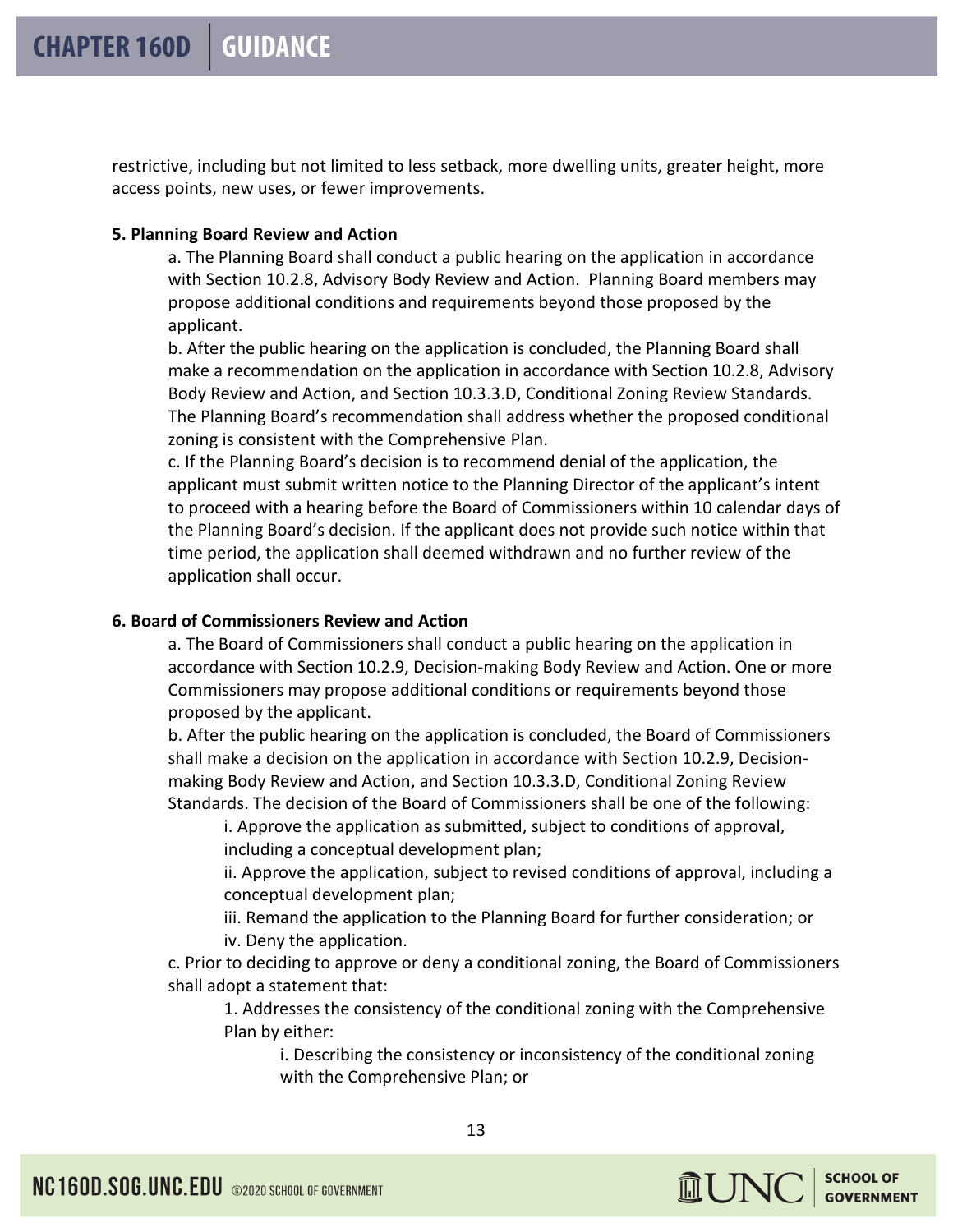ii. If the conditional zoning is approved, declaring that the approval is also deemed an amendment to the Comprehensive Plan, and providing an explanation of the change in conditions Board of Commissioners took into account in approving the conditional zoning to meet the development needs of the community. No additional request or application for amendment to the Comprehensive Plan shall be required.

2. Explains why the decision is reasonable and in the public interest. d. Conditions of approval shall comply with the following requirements:

1. Only conditions of approval mutually agreed to by both the applicant and the Board of Commissioners are allowed.

2. Conditions of approval shall be limited to those that address the conformance of the development and use of the site to the County Code and to the Comprehensive Plan or other adopted County plans, and those that address the impacts reasonably expected to be generated by the development or use of the site.

3. Conditions that are less restrictive than the standards of the corresponding general use zoning district, applicable overlay district(s), or other standards of this Ordinance are prohibited.

# **7. Post-Decision Limitations and Actions**

The post-decision limitations and actions in Section 10.2.10, Postdecision Limitations and Actions, apply, in addition to subsections a through c below.

a. Effect of Approval Lands rezoned to a CZ district shall be subject to the standards applicable to the parallel general use zoning district, as modified by the more restrictive conditions approved by the applicant and imposed as conditions of approval by the Planning Board or the Board of Commissioners, as applicable. These standards and modifying conditions are binding on the land as an amendment to this Ordinance and the Zoning Map.

b. Minor Deviations Subsequent applications for development within a conditional zoning district may include minor modifications from the approved conceptual site plan, provided such modifications have no material effect on the character of the approved development. Changes in the following constitute minor modifications that may be approved by the Planning Director:

1. Modifications in building placement, provided the placement complies with the setbacks of the corresponding base zoning, and does not decrease the setbacks agreed to and approved during the conditional rezoning process by more than 10 percent;

2. Increases to building size and height not to exceed 10 percent provided all other applicable standards of this Ordinance are met;

3. Modifications to structure floor plans;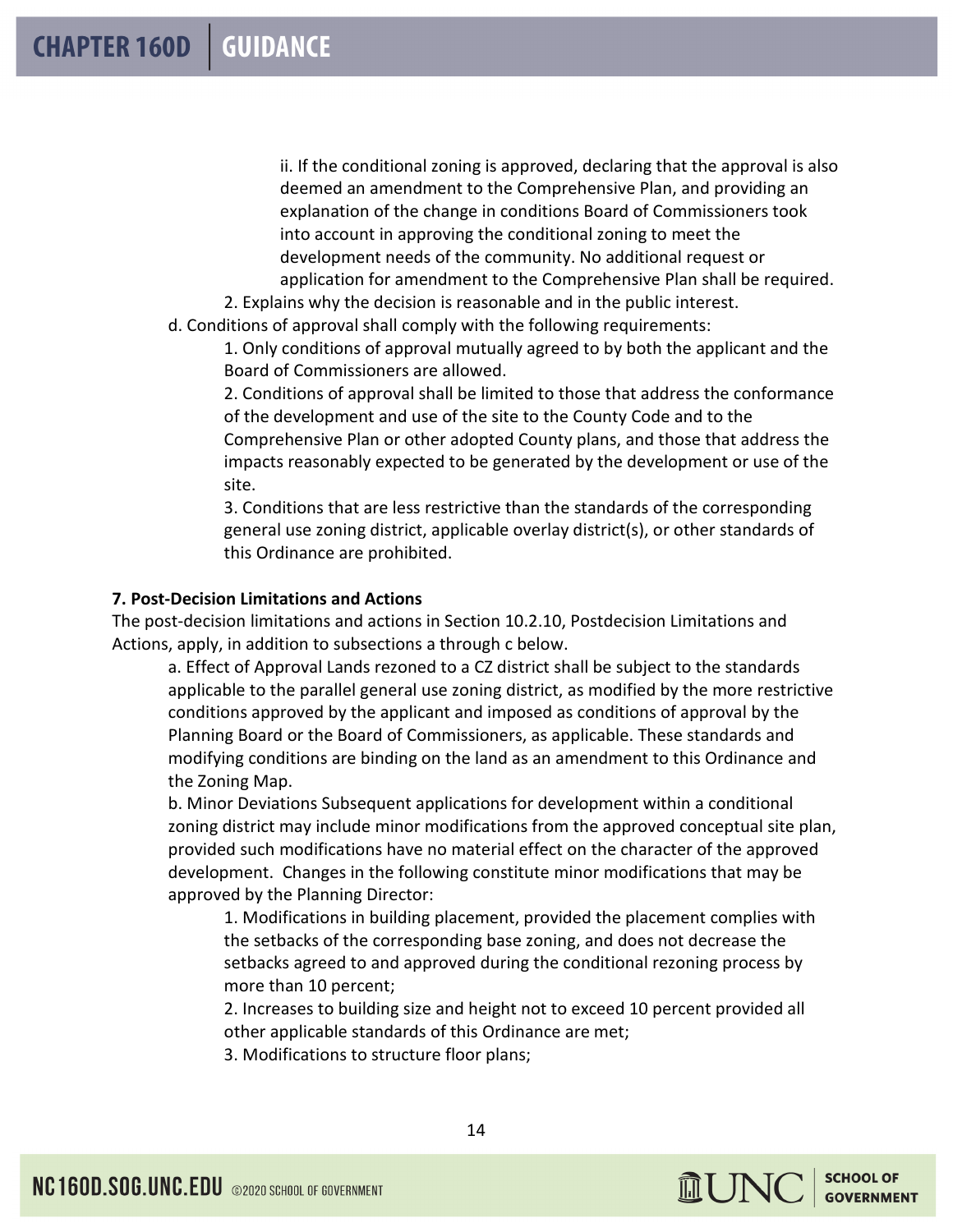4. Modifications to the driveway locations not exceeding 10 percent of the length of the subject property line, or as required by the North Carolina Department of Transportation; and

5. Modifications to the proportion of housing type not to exceed 10 percent. c. Expiration

1. If no building permit has been issued for the subject tract within two years after the date of approval of the conditional zoning, the Planning Director may, at the Planning Director's discretion, schedule a hearing for the Planning Board to consider whether active efforts are proceeding in accordance with the approved conditional zoning. If the Planning Board determines that such efforts are not proceeding, the Board may, at the Board's discretion, initiate a Zoning Map amendment in accordance with Section 10.3.2, Zoning Map Amendment, to rezone the land within the CZ district to its classification prior to approval, or to another zoning district the Board determines is appropriate.

2. A landowner may request, and the Planning Director may grant, one, one-year extension of the two-year time period established in subsection 1 above, if the Planning Director determines that site conditions have not substantially changed since the approval of the conditional zoning. The applicant must submit the request in writing prior to the expiration of the time period.

3. If site conditions have substantially changed since the approval of the CZ district, a landowner may request, and the Board of Commissioners may grant, at a regularly-scheduled public hearing, one extension, not to exceed three years, of the two-year time period established in subsection 1 above. The applicant must submit the request in writing prior to the expiration of the time period.

4. If any condition of approval of the CZ district is found to be illegal by a court of law, the approval of the CZ district shall be null and void, and the land within the district shall be rezoned to its classification prior to the approval of the conditional zoning in accordance with Section 10.3.2, Zoning Map Amendment. 5. If a violation of a condition of approval is not corrected within a reasonable time period after notice is provided in accordance with Article 12: Violations and Enforcement, the Planning Director may, at the Planning Director's discretion, submit an application to rezone lands in the CZ district to their classification prior to approval of the CZ district in accordance with Section 10.3.2, Zoning Map Amendment.

# **D. Conditional Zoning Review Standards**

Adopting a CZ district is a matter committed to the legislative discretion of the Board of Commissioners. In determining whether to adopt or deny the proposed CZ district, the Board of Commissioners shall consider the review standards that apply to Zoning Map amendments in Section 10.3.2, Zoning Map Amendment.

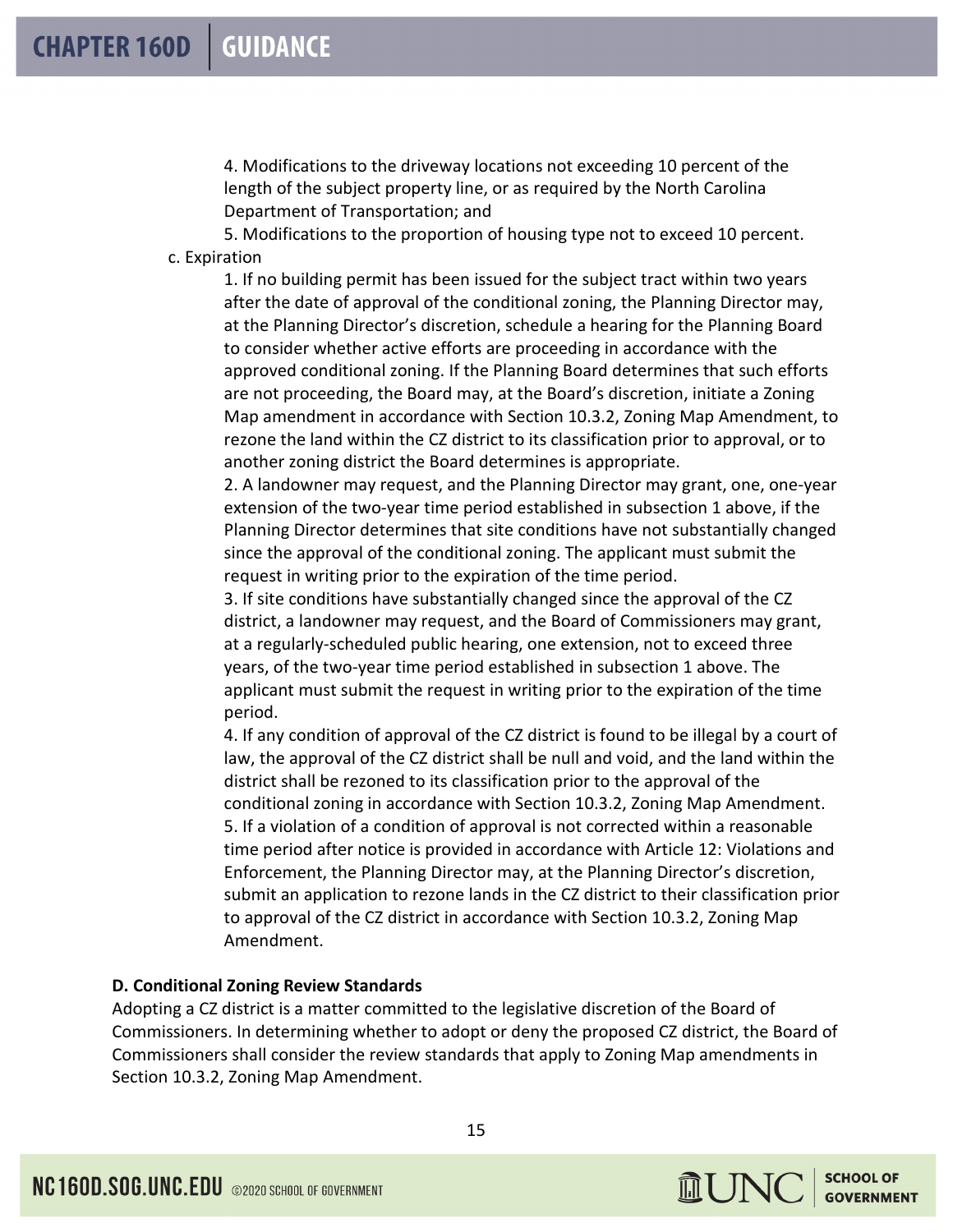# **Town of Lillington, NC**

# **Section 7.11 CONDITIONAL DISTRICTS**

Conditional Districts (CD) are districts with conditions voluntarily added by the applicant and approved in a legislative procedure by the Board of Commissioners in accordance with NCGS [Chapter 160D, Article 6 and NCGS 160D-703]. Conditional Districts provide for orderly and flexible development under the general policies of this ordinance without the constraints of some of the prescribed standards guiding by-right development. Conditional Districts may be used in any district but is not intended to relieve hardships that would otherwise be handled using a variance procedure.

# **7.11.1 APPLICATION PROCEDURES**

A. Process Type: Legislative

B. Applicant and Property Information

1. Conditional District classification shall only be considered upon the request of the owners and/or their representatives of all the property to be included in the specific Conditional District request.

2. A Conditional District shall consist of land under unified control which may be planned and developed as a single development or as an approved programmed series of development phases by multiple developers. Unified control means that all land to be included within a Conditional District shall be owned or otherwise under the legal control of the applicant for a Conditional District.

3. The applicant shall be legally capable of providing a commitment to the town that the Conditional District development will comply with all documents, plans, standards and conditions ultimately approved by the Town.

# C. Required Application Information

1. A Conditional District shall consist of the Existing Conditions Map, a Sketch Plan (may be waived by the Administrator as appropriate), and Master Plan; as well as any other plans, drawings, renderings, elevations, maps and documents specifically included as development documents for approval by the Board of Commissioners.

2. A Conditional District Master Plan is a site specific plan that is a condition of the Conditional District rezoning.

3. In addition to those items required for Master Plans, a Conditional District Master Plan shall, at a minimum, illustrate the following:

a. The underlying zoning districts and a full list of proposed uses consistent in character with those zoning districts. Such use classifications may be selected

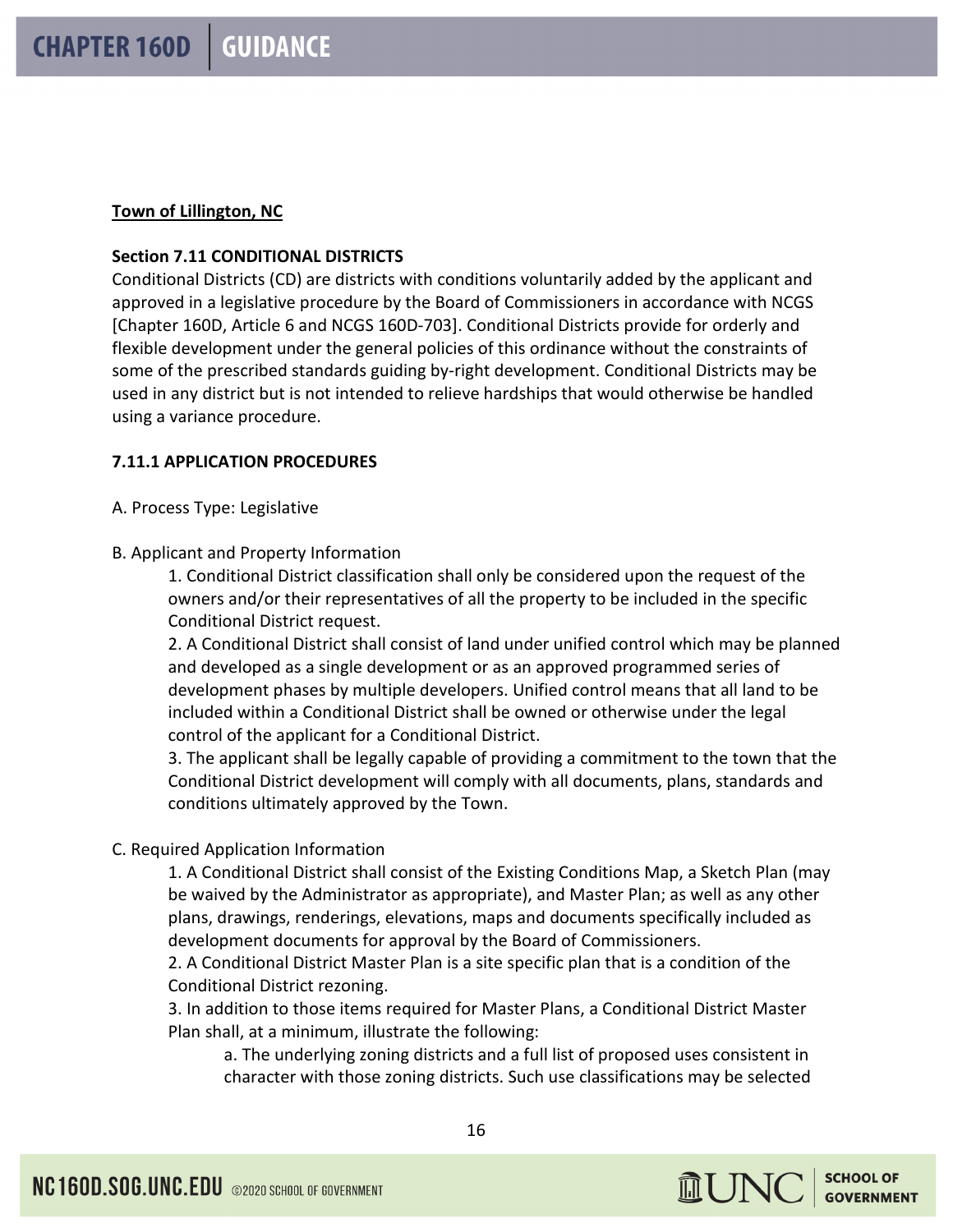from any of the uses, whether permitted, by right or with supplemental standards, allowed in the general zoning district upon which the Conditional District is based. Uses not otherwise permitted within the general zoning district shall not be permitted within the Conditional District;

b. General traffic routes (external and internal) to and from the development with major access points identified;

c. Tabular data, including the range and scope of proposed land uses, proposed densities, floor area ratios and impervious surface ratios as applicable to development type; and land areas devoted to each type of general land use and phase of development; d. A proposed development schedule if the project is to be phased.

# **7.11.2 EXCEPTION FOR CONDITIONAL DISTRICTS WITH USE LIMITATIONS ONLY**

If an applicant proposes a Conditional District which meets the following criteria, no Conditional District Master Plan shall be required in the application:

A. The only proposed deviation in use from the underlying zoning is to impose additional limitations on the uses that will be allowed in the Conditional District.

B. No other deviations from the standards of the underlying zoning are proposed in the Conditional District.

# **7.11.3 REVIEW PROCESS AND PUBLIC HEARING**

The procedure for approval of a Conditional District shall follow the procedure for review of Text Amendments and Rezonings (Map Amendments) as outlined in Section 7.10.

# A. Effect of Approval

The applicant may proceed with development only after approval of the Conditional District Master Plan by the Board of Commissioners, followed by approval of any necessary Site or Subdivision Plans/Plats, except that all subsequent approvals shall be completed by the Administrator. The development and use of all land within the Conditional District shall be in keeping with the approved Master Plan and all applicable provisions therein.

# B. Substantial Changes

Any substantial change to a Master Plan as noted below shall be reviewed by the Planning Board and approved or denied by the Board of Commissioners as an amended Conditional District. The following changes to a Conditional District Master Plan shall require approval by the Board of Commissioners:

1. Land area being added or removed from the Conditional District.

2. Modification of special performance criteria, design standards, or other requirements specified by the original approval.

3. A change in land use or development type beyond that permitted by the approved Conditional District Master Plan.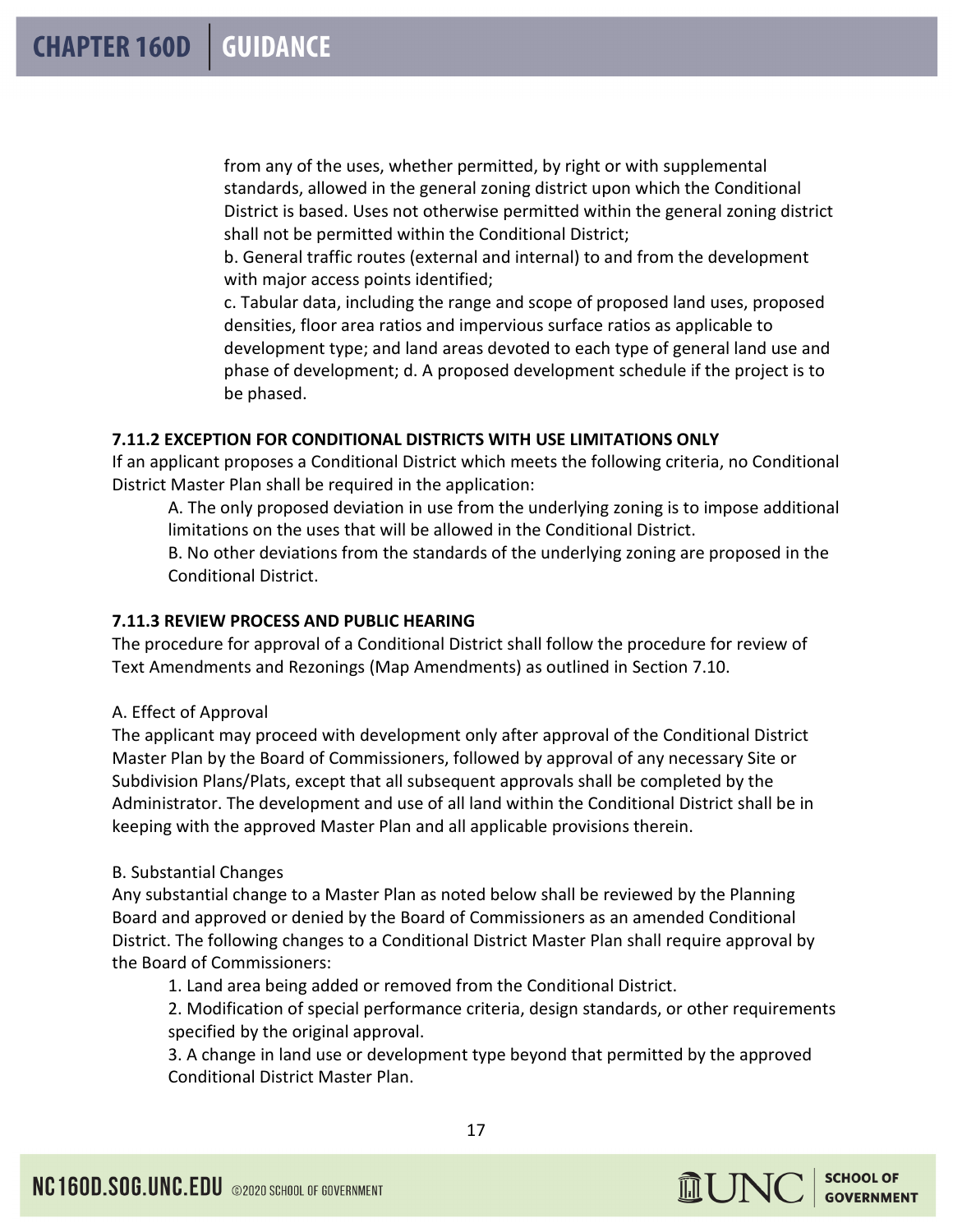4. When there is introduction of a new vehicular access point to an existing street, road or thoroughfare not previously designated for access.

5. When there is an increase in the total number of residential dwelling units originally authorized by the approved Conditional District Master Plan.

6. When the total floor area of a development is increased more than 10% beyond the total floor area last approved by Board of Commissioners. Changes of less than 10 percent may be approved by the Administrator.

# **7.11.4 RESCISSION OF CONDITIONAL DISTRICTS**

A. The Applicant shall secure a valid building or construction permit(s) within 2 years from date of approval of the Conditional District unless otherwise specified.

B. If such project is not complete or a valid building or construction permit is not in place at the end of the 2-year period, the Administrator shall notify the applicant of either such finding.

C. Within 60 calendar days of notification, the Administrator shall make a recommendation concerning the rescission of the Conditional District to the Board of Commissioners. D. The Board of Commissioners may then rescind the Conditional District, or extend the life of the Conditional District for a specified period of time. E. The rescission of a Conditional District shall follow the same procedure as was needed for approval.

# **Town of Mint Hill**

# **Section 4.3 - Conditional Districts**

The Conditional District (CD) rezoning process allows for the establishment of certain uses that, because of their nature or scale, have particular impacts on both the immediate area and the community as a whole. The development of these uses cannot be predetermined or controlled by general district standards. In order to accommodate these uses, this Section establishes the Conditional District rezoning process. The process for approval of a CD is explained in Article 8, Subsection 8.5.2A. The rezoning of any parcel of land to a CD shall be a voluntary process initiated by the property owner or his authorized agent. Any area rezoned to a CD shall be in general compliance with the goals, objectives and implementation strategies of the adopted Comprehensive or Land Use Plan and all other plans and regulations officially adopted by the Board of Commissioners. The review process established in this Section provides for the accommodation of such uses by a reclassification of property into a CD, subject to specific conditions (which may exceed those that would otherwise be required for the use in question), which ensure compatibility of the use with the enjoyment of neighboring properties and in accordance with the general plans of development of the Town. […] A Conditional District is not intended for securing early zoning for a proposal.

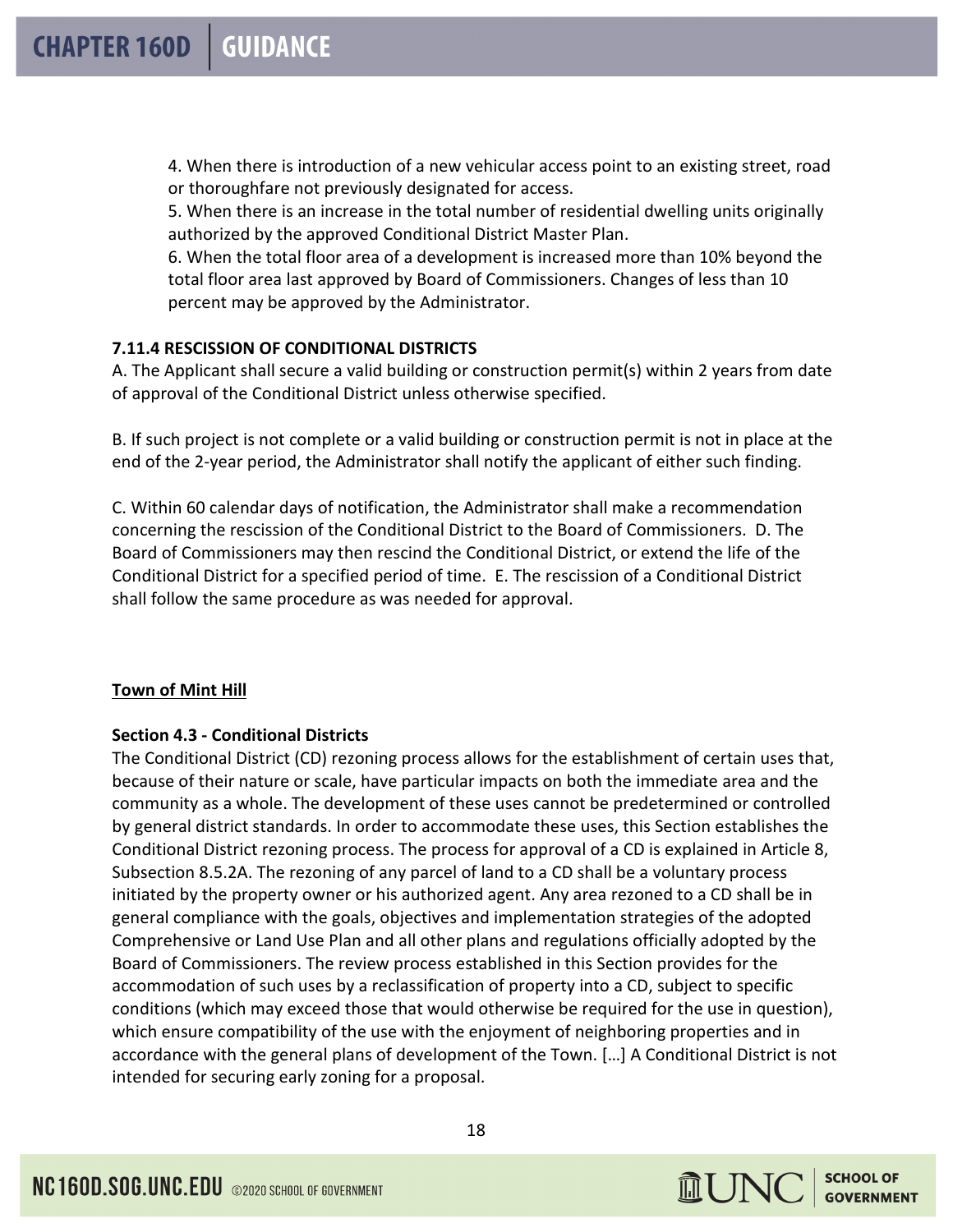Once a property has been rezoned to a CD, it shall be referenced with the letters "CD" behind the name of the applicable general zoning district listed in Section 4.2. Thus, a property rezoned to a Conditional District in the B-G (general use district) shall appear on the Zoning Map as "B-G(CD)."

# **8.5.2A - General Procedures for Approval of Conditional Districts***.*

- A. *Permitted Uses and Development Requirements.* Potential uses which may be requested for a Conditional District shall be restricted to only those uses permitted in the corresponding general zoning district as designated in this Ordinance. Uses permitted in Conditional Districts shall be subject to all applicable development standards and requirements for that use listed in the corresponding general zoning districts as set forth elsewhere in this Ordinance and any particular requirements or restrictions approved and made a part of the Conditional District rezoning by the Board of Commissioners. Notwithstanding the foregoing, upon request of an Applicant, the Board of Commissioners may waive or vary a specific development standard or requirement if the Board of Commissioners find that such waiver or variance is not contrary to the public interest and not inconsistent with the intent and purposes of this Ordinance.
- B. *Approval Process.* The approval process for a Conditional District rezoning is as follows:
	- 1. *Pre-Sketch Drawing (Mandatory).* An Applicant for a Conditional District rezoning approval shall submit a Pre-Sketch Drawing in accordance with Subsection  $8.3(A)(1)$  $8.3(A)(1)$  and the requirements of Subsection  $8.2(B)(1)$  $8.2(B)(1)$ .
	- 2. *Initial Information Meeting with Staff (Mandatory).* All applicants for a Conditional District rezoning approval shall have an initial information meeting with the Administrator in accordance with Subsection [8.3\(](https://library.municode.com/nc/mint_hill/codes/code_of_ordinances?nodeId=PTIIIUNDEOR_ART8ADPRRE_S8.3PRRE)A)(2).
	- 3. *Public Information Meeting (Mandatory for any Conditional District rezoning application for a nonresidential proposed use abutting a residentially zoned district and any proposed development project which meets the traffic thresholds requiring a Traffic Impact Analysis).* Where either of the applicable thresholds are met, the Applicant for a Conditional District rezoning approval shall conduct a PIM in accordance with Subsection  $8.3(A)(3)$  $8.3(A)(3)$  and submit and utilize the information gathered at the PIM when and as required in **Article 8**.
	- 4. *Traffic Impact Analysis (Mandatory if thresholds for traffic are met for Conditional District Rezoning applications).* All Applicants for a Conditional District rezoning approval shall prepare and submit a TIA to the Administrator if the applicable daily or peak hour trips threshold requirements are satisfied in accordance with Subsection  $8.3(A)(4)$  $8.3(A)(4)$ .
	- 5. *PCO Concept Plan* (Mandatory if required by [Article 6\)](https://library.municode.com/nc/mint_hill/codes/code_of_ordinances?nodeId=PTIIIUNDEOR_ART6GERE). All applicants for a Conditional rezoning approval shall prepare and submit a PCO Concept Plan if a PCO Concept Plan is required for submission to the Stormwater Administrator (see [Article 6,](https://library.municode.com/nc/mint_hill/codes/code_of_ordinances?nodeId=PTIIIUNDEOR_ART6GERE) [Section 6.8\)](https://library.municode.com/nc/mint_hill/codes/code_of_ordinances?nodeId=PTIIIUNDEOR_ART6GERE_S6.8PONSOR). Approval of a PCO Concept Plan, if applicable, is a prerequisite to continuing with Conditional District Rezoning Process.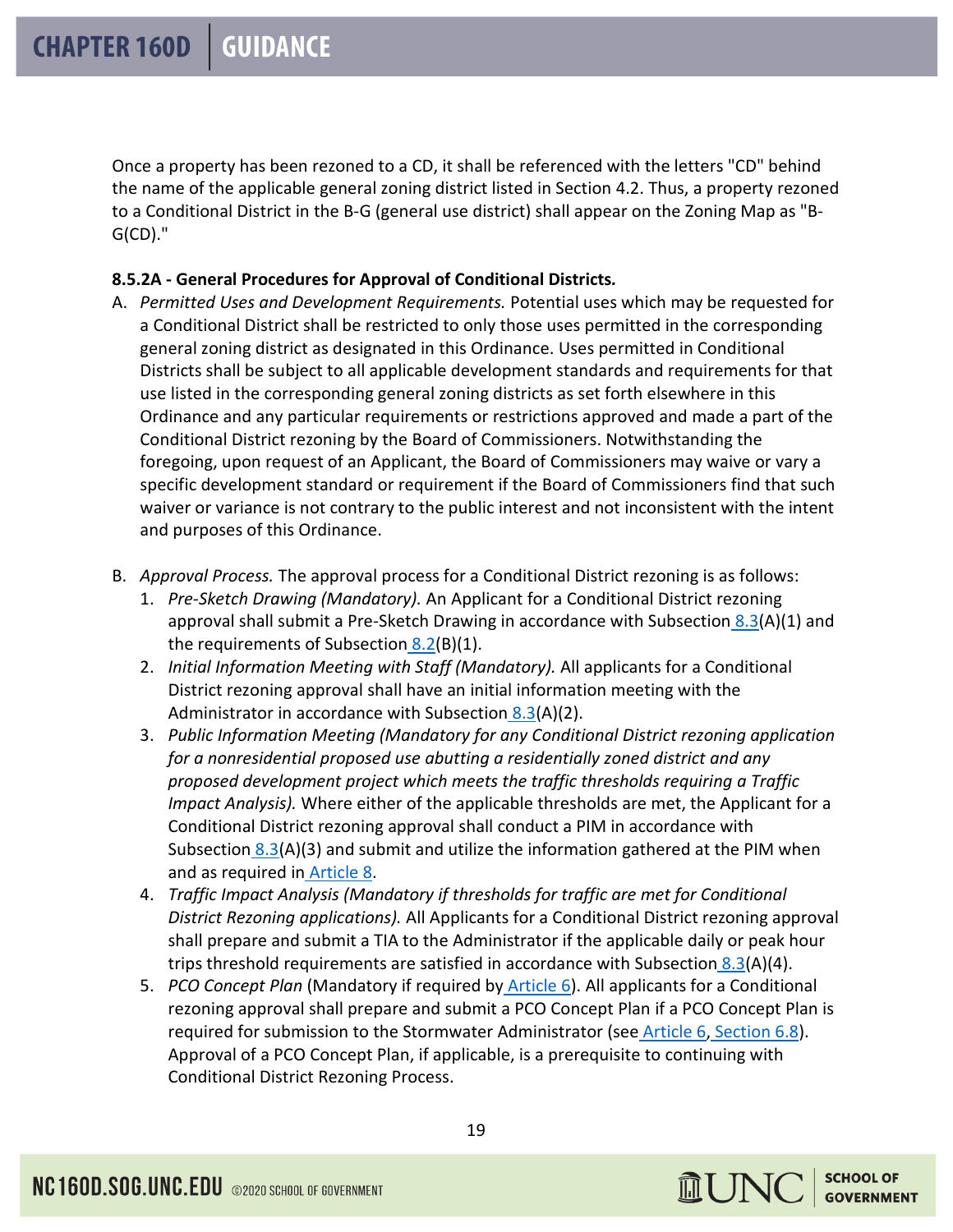- 6. *Sketch Plan (Mandatory).* All applicants seeking a Conditional District rezoning approval shall prepare and submit a Sketch Plan to the Administrator in accordance with Subsection  $8.3(A)(5)$  $8.3(A)(5)$  and the requirements of Subsection  $8.2(B)(2)$  $8.2(B)(2)$ . Note: A PCO Concept Plan is typically required for submission to the Stormwater Administrator at this time (see [Article 6,](https://library.municode.com/nc/mint_hill/codes/code_of_ordinances?nodeId=PTIIIUNDEOR_ART6GERE) [Section 6.8\)](https://library.municode.com/nc/mint_hill/codes/code_of_ordinances?nodeId=PTIIIUNDEOR_ART6GERE_S6.8PONSOR).
- 7. *Initial Staff and TRC Review (Mandatory).* In connection while applications for a Conditional District rezoning approval, the Town staff and TRC shall review the Sketch Plan and TIA (if applicable) in accordance with Subsection  $8.3(A)(6)$  $8.3(A)(6)$  above. Note: The Stormwater Administrator usually reviews the PCO Concept Plan at this time (see Subsection  $8.3(A)(6)$  $8.3(A)(6)$  and [Article 6,](https://library.municode.com/nc/mint_hill/codes/code_of_ordinances?nodeId=PTIIIUNDEOR_ART6GERE) [Section 6.8\)](https://library.municode.com/nc/mint_hill/codes/code_of_ordinances?nodeId=PTIIIUNDEOR_ART6GERE_S6.8PONSOR).
- 8. *Informal Advisory Review by Planning Board and/or Board of Commissioners (Optional).* In connection with all applications for Conditional District rezoning approvals, an Applicant may request an informal advisory review and initial comments from the Planning Board and/or the Board of Commissioners in accordance with Subsection  $8.3(A)(7)$  $8.3(A)(7)$ .
- 9. *Formal Application and Zoning Plan Submittal for Conditional District Rezoning (Mandatory).* After the Applicant has completed each of the applicable mandatory preapplication steps above, the Applicant may then submit the requisite number of hard copies of the completed application form meeting the requirements set forth in Subsections  $8.2(B)(3)$  $8.2(B)(3)$ ,  $8.3(B)(1)$  $8.3(B)(1)$  and the UDO Admin Manual in addition to any additional limitations or restrictions the Applicant may wish to propose for establishment of a Conditional District.
- 10. *Formal Staff and TRC Review (Mandatory).* The Administrator and the TRC shall review the Zoning Plan in accordance with Subsection  $8.3(B)(3)$  $8.3(B)(3)$  to determine compliance with the requirements of this Ordinance. The Administrator shall make a written recommendation to the Planning Board and Board of Commissioners for Conditional District rezoning applications.
- 11. *Public Hearing, Planning Board Recommendation, and Town Board Decision (Mandatory).*
	- a. The Conditional District rezoning approval decision is a legislative process subject to judicial review using the same procedures and standard of review as apply to general use district zoning decisions. In considering any petition for a Conditional District rezoning, the Town shall follow all of the procedures set forth for General Zoning and Text Amendments (Section 8.5.1A, Subsections (C) (Protest Petitions to Zoning District Changes), (D) (Notification Requirements), (E) (Public Hearing), (F) (Board Action on Public Hearing), (G) (Petition Withdrawal) and with regard to Subsection 8.5.1A(F) (Board Action on Public Hearing), the CD application shall be considered and treated as a zoning map amendment in accordance with Subsection  $8.5.1A(F)(1)$ .
	- b. The Board of Commissioners may not vote to rezone property to a Conditional District during the time period beginning on the date of a municipal general election